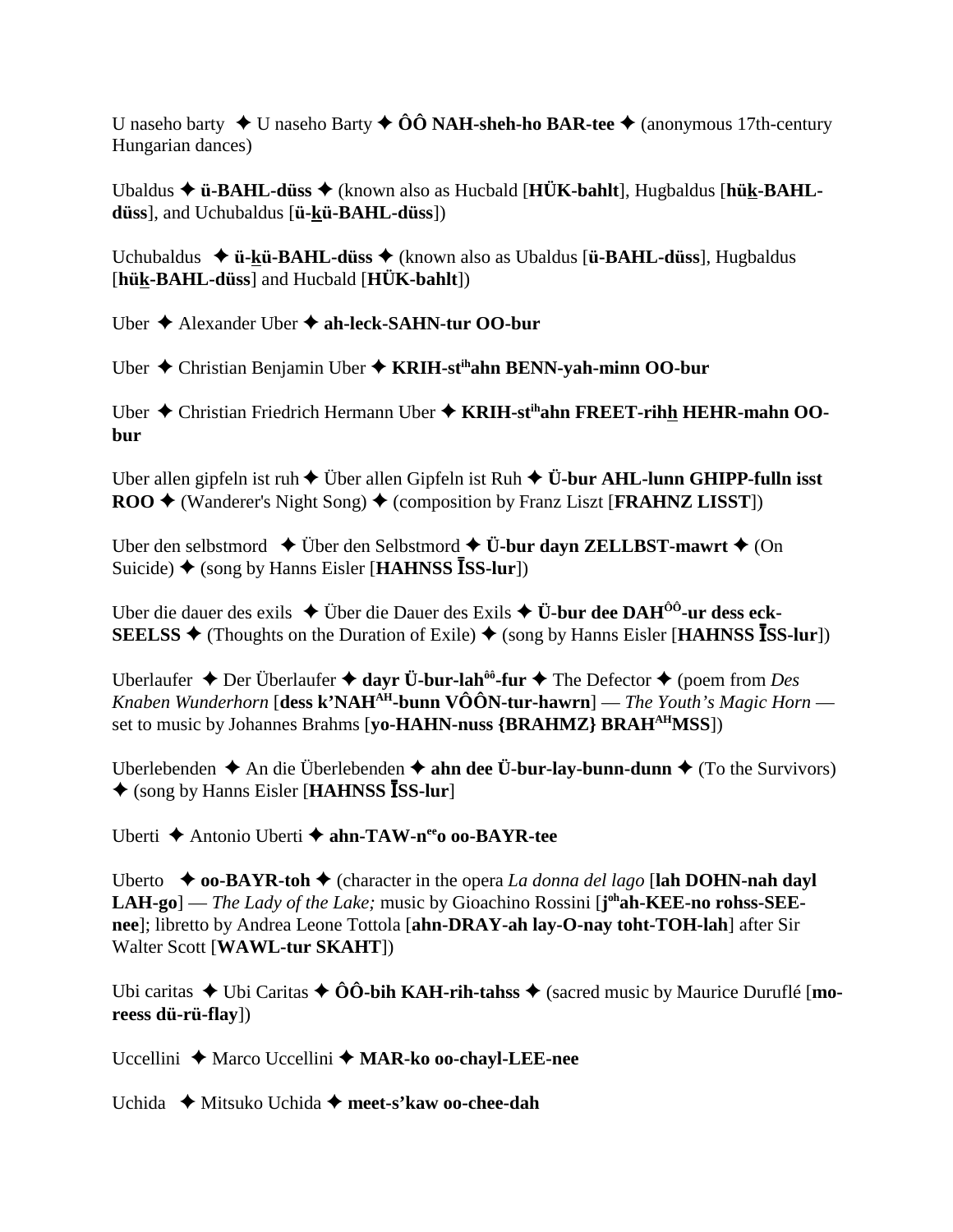Uck kim  $\div$  Kim, Young-Uck  $\div$  **KIMM, YÔÔNG-ÔÔK** 

 $Ud \leftrightarrow 'ud \leftrightarrow ood \leftrightarrow (lute)$ 

Udbye Martin Andreas Udbye **MAR-tinn AHN-dreheh-ahss EWD-bü**

Ude Armin Ude **AR-minn OO-duh**

Udine Jean d'Udine **zhah**6 **dü-deen**

Uf dem anger  $\triangle$  Uf dem Anger  $\triangle$  **OOF daym AHNG-ur**  $\triangle$  (On the Meadow)  $\triangle$  (a group of poems from the 13th-century manuscript *Carmina Burana* [**kar-MEE-nah boo-RAH-nah**] set to music by Carl Orff [**KARL AWRF**])

Ufficiale  $\triangle$  **oof-fee-CHAH-lay**  $\triangle$  (officer in the local constabulary; character in the opera *Il barbiere di Siviglia* [eel bar-b<sup>ee</sup>AY-ray dee see-VEE-l<sup>ee</sup>ah] — *The Barber of Seville* [suh-**VILL**]; music by Gioachino Rossini [**j ohah-KEE-no rohss-SEE-nee**]; libretto by Cesare Sterbini [chay-ZAH-ray stayr-BEE-nee] after Pierre-Augustin Caron de Beaumarchais [p<sup>ee</sup>ehr-o-güss**teh**6 **kah-raw**6 **duh bo-mar-sheh**] and Giuseppe Petrosellini [**joo-ZAYP-pay pay-tro-zayl-LEE-nee**])

Ufficiale  $\triangle$  Un ufficiale  $\triangle$  **oon oof-fee-CHAH-lay**  $\triangle$  (An officer in the local constabulary)  $\triangle$ (character in the opera *Il barbiere di Siviglia* [**eel bar-beeAY-ray dee see-VEE-leeah**] — *The Barber of Seville* [**suh-VILL**]; music by Gioachino Rossini [**j ohah-KEE-no rohss-SEE-nee**]; libretto by Cesare Sterbini [**chay-ZAH-ray stayr-BEE-nee**] after Pierre-Augustin Caron de Beaumarchais [p<sup>ee</sup>ehr-o-güss-teh**6** kah-raw6 duh bo-mar-sheh] and Giuseppe Petrosellini [joo-**ZAYP-pay pay-tro-zayl-LEE-nee**])

Ugalde Delphine Ugalde **dell-feen ü-gahld**

Ugarte Floro M. Ugarte **FLO-ro (**M.**) oo-GAR-tay** (known also as Floro Manuel Ugarte **← FLO-ro mah-n<sup>oo</sup>ELL oo-GAR-tay** 

Ugarte Roberto Ugarte **ro-BAYR-toh oo-GAR-tay**

Ughi ◆ Uto Ughi ◆ **OO-toh OO-ghee** 

Ugolina da orvieto ◆ Ugolina da Orvieto ◆ **oo-go-LEE-nah dah ohr-v<sup>ee</sup>AY-toh ◆** (known also as Ugolino di Francesco Urbevetano [**oo-go-LEE-no dee frahn-CHAY-sko oor-bay-vay-TAH-no**])

Ugolini Vincenzo Ugolini **veen-CHAYN-tso oo-go-LEE-nee**

Uhde Hermann Uhde **HEHR-mahn OO-duh**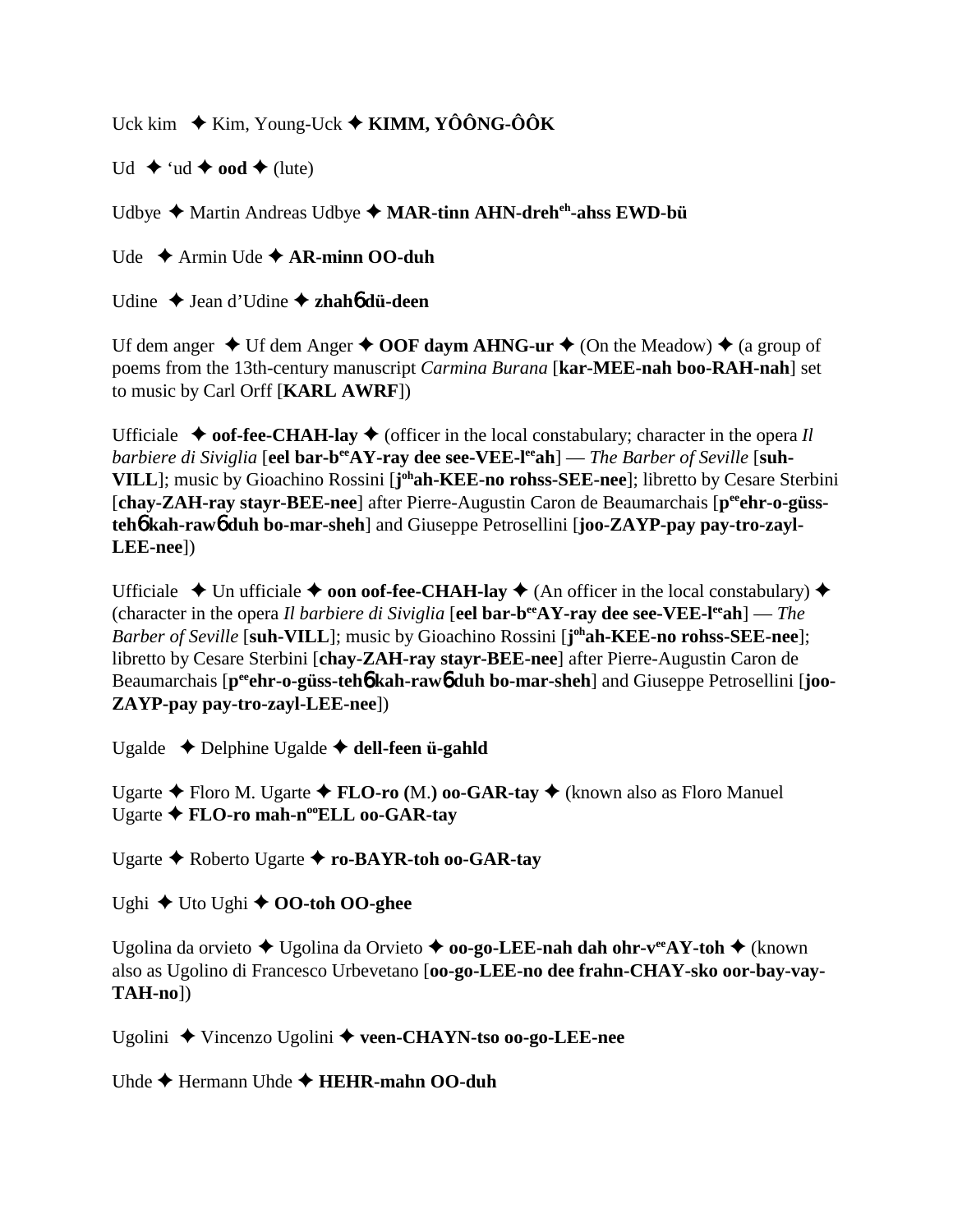Uhl  $\blacklozenge$  Alfred Uhl  $\blacklozenge$  AHL-fravt OOL

Uhl  $\triangle$  Fritz Uhl  $\triangle$  FRITTSS OOL

Uhland  $\triangle$  Ludwig Uhland  $\triangle$  LOOT-vihh OO-lahnt

Uhlig  $\triangle$  Theodor Uhlig  $\triangle$  TAY-o-doh<sup>oh</sup>r OO-lihh

Uhr  $\triangle$  Die Uhr  $\triangle$  dee OOR  $\triangle$  (The Clock)  $\triangle$  (composition by Carl Loewe [LÖ-vuh])

Ujfalussy  $\blacklozenge$  József Ujfalussy  $\blacklozenge$  YOH<sup>OH</sup>-zheff  $\hat{O} \hat{O}^{EE}$ -fah-lôôsh-shee

Uji  $\triangle$  Béla Uji  $\triangle$  BAY-lah ÔÔ<sup>EE</sup>

Ukena  $\triangle$  Paul Ukena  $\triangle$  PAWL YOO-kuh-nuh

Ulbrich  $\triangleq$  Maximilian Ulbrich  $\triangleq$  mahk-sih-MEE-l<sup>ih</sup>ahn  $\hat{O} \hat{O} L$ -brihh

Ulfrstad ◆ Marius Moaritz Ulfrstad ◆ MAH-rihewss mo<sup>ah</sup>-RITTSS EWL-f'r-stah

Ulfung  $\triangle$  Ragnar Ulfung  $\triangle$  RAHNG-nar EWLF-oong  $\triangle$  (known also as Ragnar Sigurd [SEEghewr] Ulfung)

Ullmann  $\blacklozenge$  Viktor Ullmann  $\blacklozenge$  FICK-tawr  $\hat{O} \hat{O} L$ -mahn

Ulrica  $\blacklozenge$  **ool-REE-kah**  $\blacklozenge$  (character in the opera *Un ballo in maschera* [**oon BAHL-lo een MAH-skay-rah**] — A Masked Ball; music by Giuseppe Verdi [joo-ZAYP-pay VAYR-dee]; libretto by Antonio Somma [ahn-TAW-n<sup>ee</sup>o SOHM-mah] after Eugène Scribe [ö-zhenn skreeb1)

Ulrich  $\blacklozenge$  Homer Ulrich  $\blacklozenge$  HO-mur ULL-rick

Ulrich  $\triangleq$  Hugo Ulrich  $\triangleq$  HOO-go  $\hat{O}$ OL-rihh

Ultima canzone  $\triangle$  L'ultima canzone  $\triangle$  LOOL-tee-mah kahn-TSO-nay  $\triangle$  (song by Francesco Paolo Tosti [frahn-CHAY-sko PAH<sup>O</sup>-lo TOH-stee])

Ultimo bacio ◆ L'ultimo bacio ◆ LOOL-tee-mo BAH-cho ◆ (The Last Kiss) ◆ (song by Francesco Paolo Tosti [frahn-CHAY-sko PAH<sup>O</sup>-lo TOH-stee])

Ultimo festivitatis die  $\triangle$  OOL-tih-mo fayss-tee-vih-TAH-tiss DIH-ay  $\triangle$  (Gregorian chant)

Ultimo ricordo  $\triangle$  L'ultimo ricordo  $\triangle$  LOOL-tee-mo ree-KOHR-doh  $\triangle$  (song by Gioachino Rossini [j<sup>oh</sup>ah-KEE-no rohss-SEE-nee])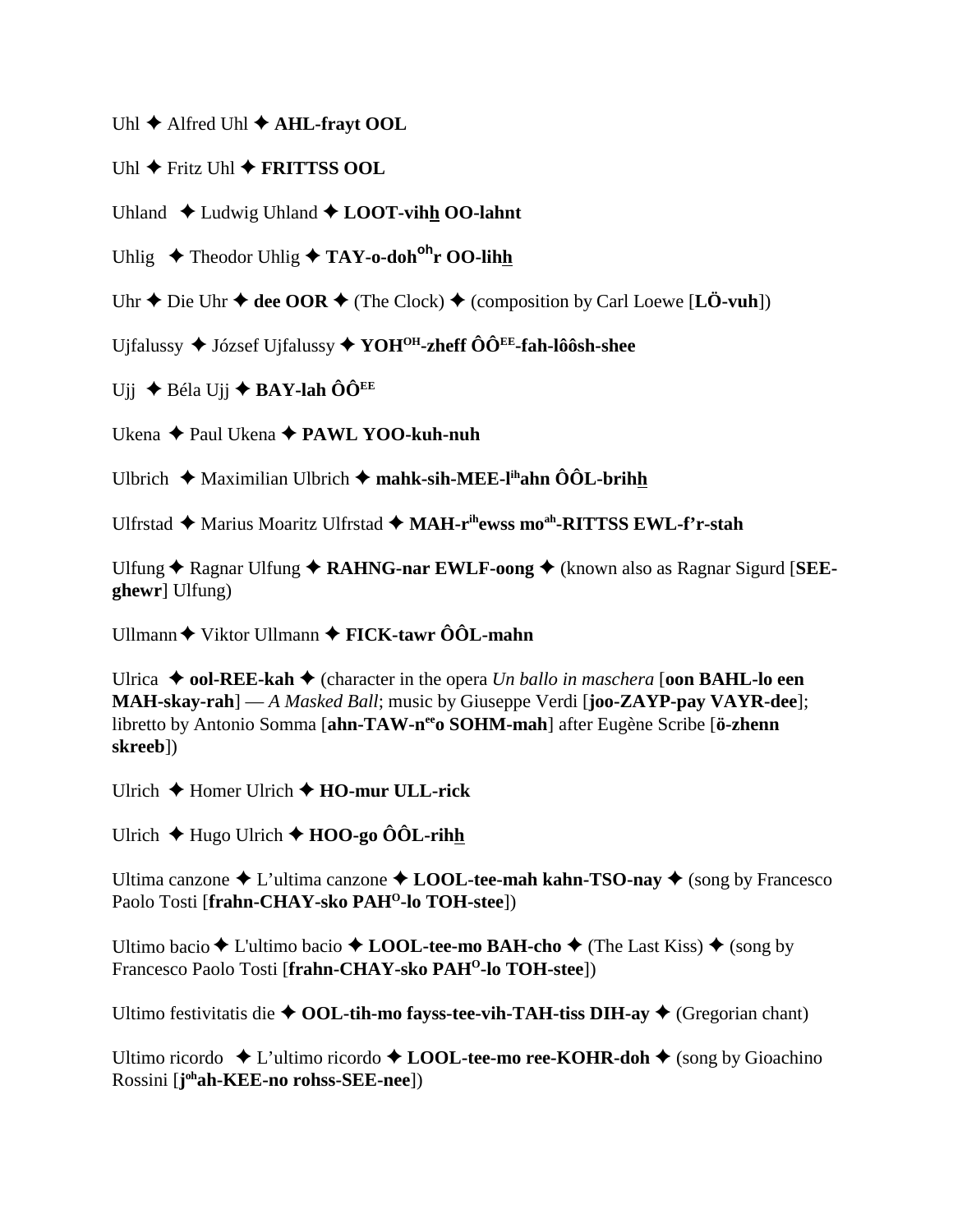Ultimo romantico El último romántico **ell OOL-tee-mo ro-MAHN-tee-ko** (a zarzuela [thar-th<sup>oo</sup>AY-lah], with music by Reveriano Soutullo [ray-vay-r<sup>ee</sup>AH-no so<sup>oo</sup>-TOO-l'yo] and Juan Vert [**hooAHN VEHRT**]; libretto by J. Tellaeche [**teh-l'yah-AY-chay**])

Ulvaeus  $\triangleq$  **ull-V***l*-uss

Ulybyshev Alexander Dmitrievich Ulybyshev **uh-ly eck-SAHN-d'r d'MEE-treeeh-vihch ah-LEE-bih-sheff**

Um gott was klagest du mich an  $\triangle$  Um Gott, was klagest du mich an?  $\triangle$  **oom GAWT, vahss KLAH-gusst doo mihh ahn?** (passage featuring Ortrud [**AWR-trôôt**] and Elsa [**ELL-zah**] in the opera *Lohengrin* [**LOHOH-unn-grinn**], music and libretto by Richard Wagner [**RIH-hart VAHG-nur**])

Um kalthoum **↓** Um Kalthoum **↓ OOM kahl-TOOM** 

Um mitternacht  $\triangle$  Um Mitternacht  $\triangle$  **oom MITT-tur-nahkt**  $\triangle$  (At Midnight)  $\triangle$  (song by Gustav Mahler [**GÔÔ-stahf MAHAH-lur**])

Um schlimme kinder artig zu machen  $\triangle$  Um schlimme Kinder artig zu machen  $\triangle$  oom **SHLIMM-muh KINN-tur ar-tihh tsoo mah-kunn ♦** (poem from *Des Knaben Wunderhorn* [**dess k'NAHAH-bunn VÔÔN-tur-hawrn**] — *The Youth's Magic Horn* — set to music by Gustav Mahler [**GÔÔ-stahf MAHAH-lur**])

Umlauf ◆ Carl Ignaz Franz Umlauf ◆ KARL IGG-nahtss FRAHNTSS ÔÔM-lah<sup>ôô</sup>f

Umlauf ◆ Ignaz Umlauf ◆ IGG-nahtss ÔÔM-lah<sup>ôô</sup>f

Umlauf ◆ Michael Umlauf ◆ **MIH-hah-ell ÔÔM-lah<sup>ôô</sup>f** 

Un alcade  $\rightarrow$  Un Alcade  $\rightarrow$  **oon ahl-KAH-day**  $\rightarrow$  (a mayor)  $\rightarrow$  (character in the opera *La forza del destino* [**lah FOHR-tsah dayl day-STEE-no**] — *The Force of Destiny*; music by Giuseppe Verdi [**joo-ZAYP-pay VAYR-dee**]; libretto by Francesco Maria Piave [**frahn-CHAY-sko mah-REE-ah peeAH-vay**] after Angel P. De Saavedra [**ahn-HELL (**P.**) day sah-VAY-drah**])

Un amore cosi grande  $\blacklozenge$  Un amore così grande  $\blacklozenge$  **oon ah-MO-ray ko-ZEE GRAHN-day**  $\blacklozenge$ (song by Maggio [**MAHD-jo**] and Ferilli [**fay-REEL-lee**])

Un araldo  $\triangle$  **oon ah-RAHL-doh**  $\triangle$  (a herald)  $\triangle$  (character in the opera *Otello* [**o-TAYL-lo**]; music by Giuseppe Verdi [**joo-ZAYP-pay VAYR-dee**]; libretto by Arrigo Boito [**ar-REE-go bo-EE-toh**] after William Shakespeare [WILL-l<sup>ih</sup>umm SHAYK-spih<sup>uh</sup>r])

Un araldo reale  $\triangle$  **oon ah-RAHL-doh ray-AH-lay**  $\triangle$  (a royal herald)  $\triangle$  (character in the opera *Don Carlo* [**dohn KAR-lo**]; music by Giuseppe Verdi [**joo-ZAYP-pay VAYR-dee**]; libretto by François Méry [**frah**6**-swah may-ree**] and Camille Du Locle [**{kah-meel dü law-kl'} kah-meey'**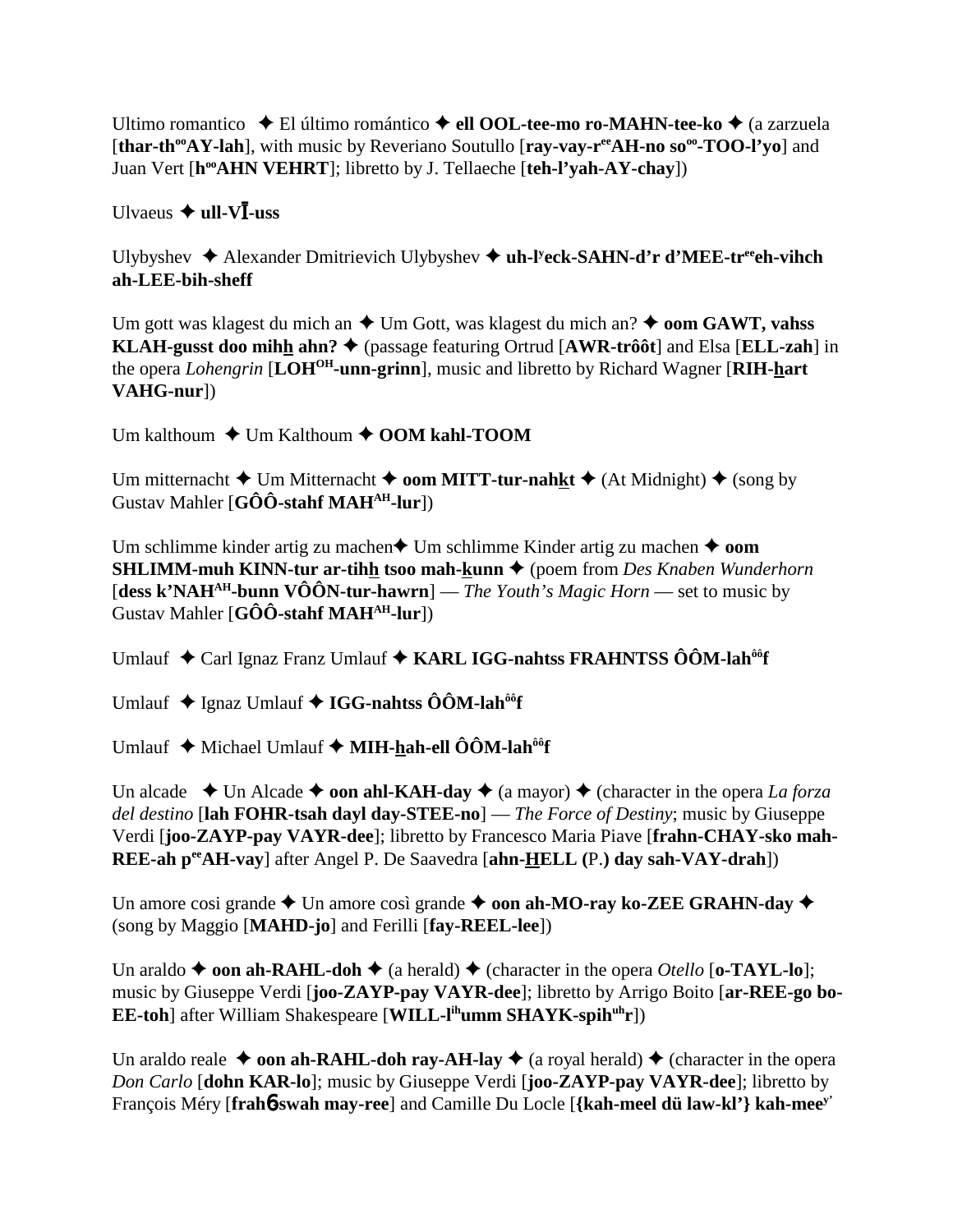**dü law-kl'**] after Friedrich von Schiller [**FREET-rihh fawn SHILL-lur**])

Un arbre  $\triangle$  Un arbre  $\triangle$  **ü<sub>0</sub>**-nar-br'  $\triangle$  (a tree)  $\triangle$  (character in the opera *L'enfant et les sortileges* [**lah**6**-fah**6 **ay leh sawr-tee-lehzh**] — *The Child and the Fantasies*; music by Maurice Ravel [**mo-reess rah-vell**] and libretto by Sidonie Gabrielle Gauthiers-Villars [**see-daw-nee gah**br<sup>ee</sup>ell go-t<sup>ee</sup>ay-veel-lar])

Un aura amorosa ◆ Un' aura amorosa ◆ **oon-AH<sup>ÔÔ</sup>-rah ah-mo-RO-zah ◆** (Ferrando's [**fayr-RAHN-doh's**] aria from the opera *Così fan tutte* [**ko-ZEE fahn TOOT-tay**] — *All Women Do the Same*; music by Wolfgang Amadeus Mozart [**VAWLF-gahng ah-mah-DAY-ôôss MOtsart**] and libretto by Lorenzo da Ponte [**lo-RAYN-tso dah POHN-tay**])

Un ballo in maschera  $\triangleq$  **oon BAHL-lo een MAH-skay-rah**] — *A Masked Ball*; music by Giuseppe Verdi [**joo-ZAYP-pay VAYR-dee**]; libretto by Antonio Somma [**ahn-TAW-neeo SOHM-mah**] after Eugène Scribe [**ö-zhenn skreeb**])

Un bel di  $\blacklozenge$  Un bel dì  $\blacklozenge$  **oon bayl dee**  $\blacklozenge$  (aria from the opera *Madama* [**mah-DAH-mah**] *Butterfly* — *Madam* [MA-dumm] *Butterfly*; music by Giacomo Puccini  $\triangle$  JAH-ko-mo poo-CHEE-nee]; libretto by Luigi Illica [l<sup>oo</sup>EE-jee eel-LEE-kah] and Giuseppe Giacosa [joo-ZAYP**pay jah-KO-zah**] after David Belasco [**DAY-vudd buh-LASS-ko**] and John Luther Long [**JAHN LOO-thur LAWNG**])

Un bel di vedremo  $\blacklozenge$  Un bel dì, vedremo  $\blacklozenge$  **oon bayl dee, vay-DRAY-mo**  $\blacklozenge$  (aria from the opera *Madama* [**mah-DAH-mah**] *Butterfly* — *Madam* [**MA-dumm**] *Butterfly*; music by Giacomo Puccini [JAH-ko-mo poo-CHEE-nee]; libretto by Luigi Illica [l<sup>oo</sup>EE-jee eel-LEE-kah] and Giuseppe Giacosa [**joo-ZAYP-pay jah-KO-zah**] after David Belasco [**DAY-vudd buh-LASS-ko**] and John Luther Long [**JAHN LOO-thur LAWNG**])

Un berger  $\triangle$  Un berger  $\triangle$  **ü** $\phi$  **behr-zhay**  $\triangle$  (a shepherd)  $\triangle$  (character in the opera *Médée* [**may-day**]; music by Marc Antoine Charpentier [**mark ah**6**-twahn shar-pah**6**-teeay**] and libretto by Pierre Corneille [**peeehr kawr-nehy'**])

Un berger  $\triangle$  Un berger  $\triangle$  **ü** $\phi$  **behr-zhehr**  $\triangle$  (a shepherd)  $\triangle$  (character in the opera *Pelléas et Mélisande* [**puhl-lay-ahss ay may-lee-zah**6**d**]; music by Claude Debussy [**klohd deh-büss-see**] and libretto by Debussy after Maurice Maeterlinck [**mo-reess MAHAH-tur-lihngk**])

Un cabrito  $\rightarrow$  **oon kah-VREE-toh**  $\rightarrow$  (a medieval song of the Passover sung by the Jews who were expelled from Spain in 1492 and who settled in Morocco)

Un capitan sevillano **→** Un capitán sevillano → **oon kah-pee-TAHN say-vee-l'YAH-no** → (a medieval song of the Jews who were expelled from Spain in 1492 and who settled in Morocco)

Un captif  $\triangle$  **üb** kahp-teef  $\triangle$  (a prisoner)  $\triangle$  (character in the opera *Médée* [**may-day**]; music by Marc Antoine Charpentier [mark ah**6**-twahn shar-pah**6**-t<sup>ee</sup>ay] and libretto by Pierre Corneille [**peeehr kawr-nehy'**])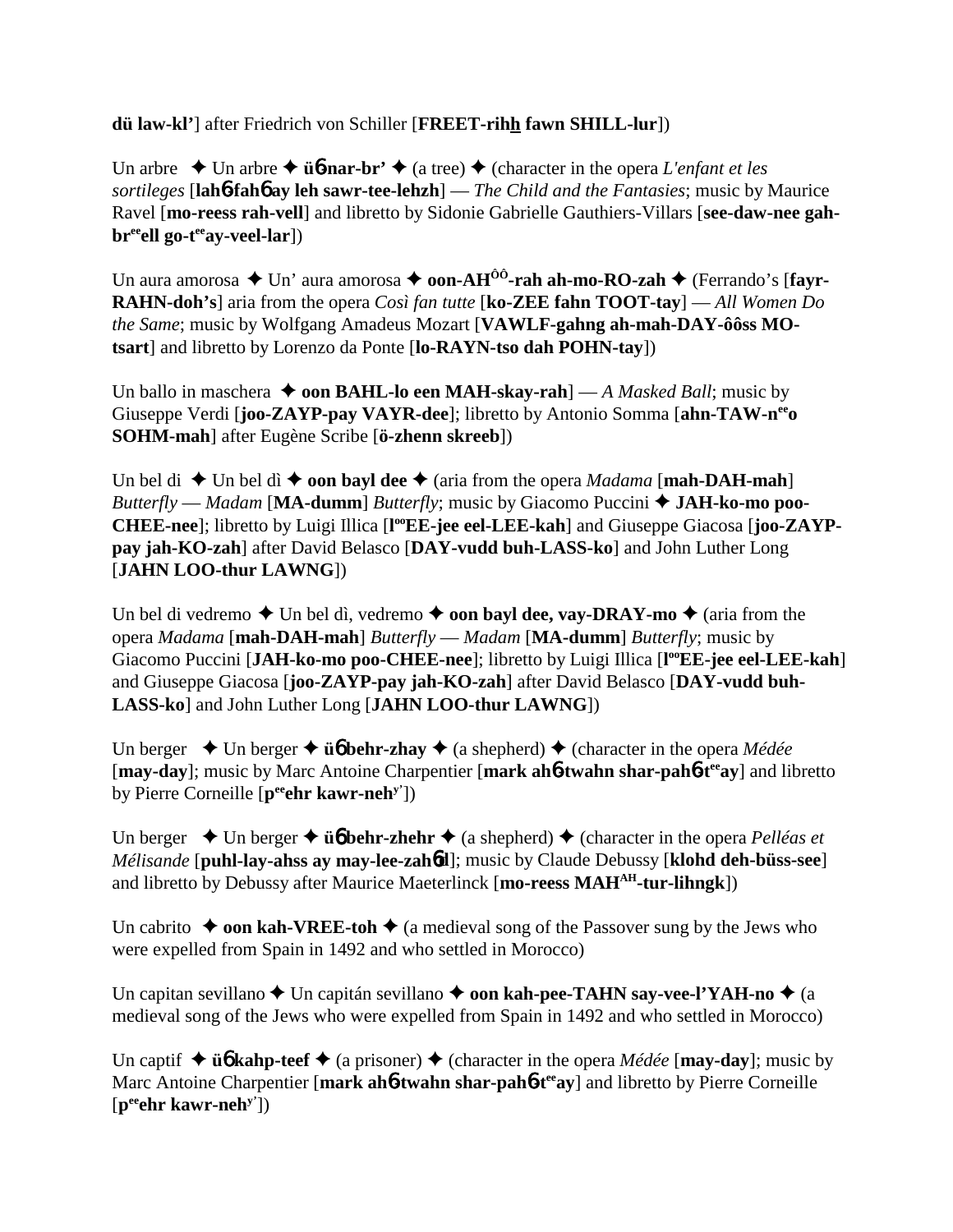Un carceriere  $\rightarrow$  **oon kar-chay-r<sup>ee</sup>AY-ray**  $\rightarrow$  (jailer)  $\rightarrow$  (character in the opera *Tosca* [**TOH**skah]; music by Giacomo Puccini [JAH-ko-mo poo-CHEE-nee]; libretto by Luigi Illica [l<sup>oo</sup>EE**jee eel-LEE-kah**] and Giuseppe Giacosa [**joo-ZAYP-pay jah-KO-zah**] after Henri Murger [**ah**6**-ree mür-zhay**])

Un cenciaiuolo  $\rightarrow$  **oon chayn-chah<sup>ee</sup>-<sup>∞</sup>O-lo**  $\rightarrow$  (ragman)  $\rightarrow$  (character in the opera *Iris* [{**I-russ**} **EE-reess**]; music by Pietro Mascagni [ $p^{ee}AY$ -tro mah-SKAH-n'vee] and libretto by Luigi Illica [**l ooEE-jee eel-LEE-kah**])

Un chevalier  $\triangle$  **üb** shuh-vah-l'yay  $\triangle$  (a knight)  $\triangle$  (character in the lyric drama *Le Roi Arthus* [**luh r'wah ar-tüss**] — *King Arthur;* music and libretto by Ernest Chausson [**ehr-nesst shohsssaw**6])

Un chirurgo  $\triangle$  Un Chirurgo  $\triangle$  **oon kee-ROOR-go**  $\triangle$  (a surgeon)  $\triangle$  (character in the opera *La forza del destino* [**lah FOHR-tsah dayl day-STEE-no**] — *The Force of Destiny;* music by Giuseppe Verdi [**joo-ZAYP-pay VAYR-dee**]; libretto by Francesco Maria Piave [**frahn-CHAYsko mah-REE-ah peeAH-vay**] after Angel P. De Saavedra [**ahn-HELL (**P.**) day sah-VAYdrah**])

Un di all azzurro spazio ◆ Un dì all' azzurro spazio ◆ **oon DEE ahl aht-TSOOR-ro SPAHts<sup>ee</sup>o ♦ (aria from the opera** *Andrea Chénier* **[ahn-dray-ah shay-n<sup>ee</sup>ay], with music by Umberto** Giordano [oom-BAYR-toh johr-DAH-no] and libretto by Luigi Illica [l<sup>oo</sup>EE-jee eel-LEE-kah])

Un di felice  $\triangle$  Un dì felice  $\triangle$  **oon dee fay-LEE-chay**  $\triangle$  (One happy day)  $\triangle$  (duet from Act 1) of the opera *La traviata* [**lah trah-veeAH-tah**] — *The Worldly Woman*; music by Giuseppe Verdi [**joo-ZAYP-pay VAYR-dee**]; libretto by Francesco Maria Piave [**frahn-CHAY-sko mah-REEah peeAH-vay**] after Alexandre Dumas [**ah-leck-sah**6**-dr' dü-mah**])

Un di felice eterea  $\triangle$  Un dì felice, eterea  $\triangle$  **oon dee fay-LEE-chay, ay-TAY-ray-ah**  $\triangle$  (One happy, heavenly day)  $\blacklozenge$  (duet from Act 1 of the opera *La traviata* [**lah trah-v<sup>ee</sup>AH-tah**] — *The Worldly Woman*; music by Giuseppe Verdi [**joo-ZAYP-pay VAYR-dee**]; libretto by Francesco Maria Piave [frahn-CHAY-sko mah-REE-ah perAH-vay] after Alexandre Dumas [ah-leck**sah**6**-dr' dü-mah**])

Un di se ben rammentomi  $\blacklozenge$  Un dì, se ben rammentomi  $\blacklozenge$  **oon DEE, say bayn rahm-mayn-TOH-mee**  $\blacklozenge$  (One day, if I remember rightly)  $\blacklozenge$  (excerpt from the opera *Rigoletto* [**ree-go-LAYT-toh**]; music by Giuseppe Verdi [**joo-ZAYP-pay VAYR-dee**]; libretto by Francesco Maria Piave [frahn-CHAY-sko mah-REE-ah p<sup>ee</sup>AH-vay] after Victor Hugo [**{VICK-tur h'YOO-go**} **veek-tawr ü-go**])

Un di se ben rammentomi bella figlia dell amore  $\triangle$  Un dì, se ben rammentomi .... Bella figlia dell' amore ◆ oon DEE, say bayn rahm-mayn-TOH-mee .... BAYL-lah FEE-l<sup>ee</sup>ah dayl-lah-MO**ray**  $\blacklozenge$  (One day, if I remember rightly.... Fairest daughter of love)  $\blacklozenge$  (excerpt from Act 3 of the opera *Rigoletto* [**ree-go-LAYT-toh**]; music by Giuseppe Verdi [**joo-ZAYP-pay VAYR-dee**]; libretto by Francesco Maria Piave [**frahn-CHAY-sko mah-REE-ah peeAH-vay**] after Victor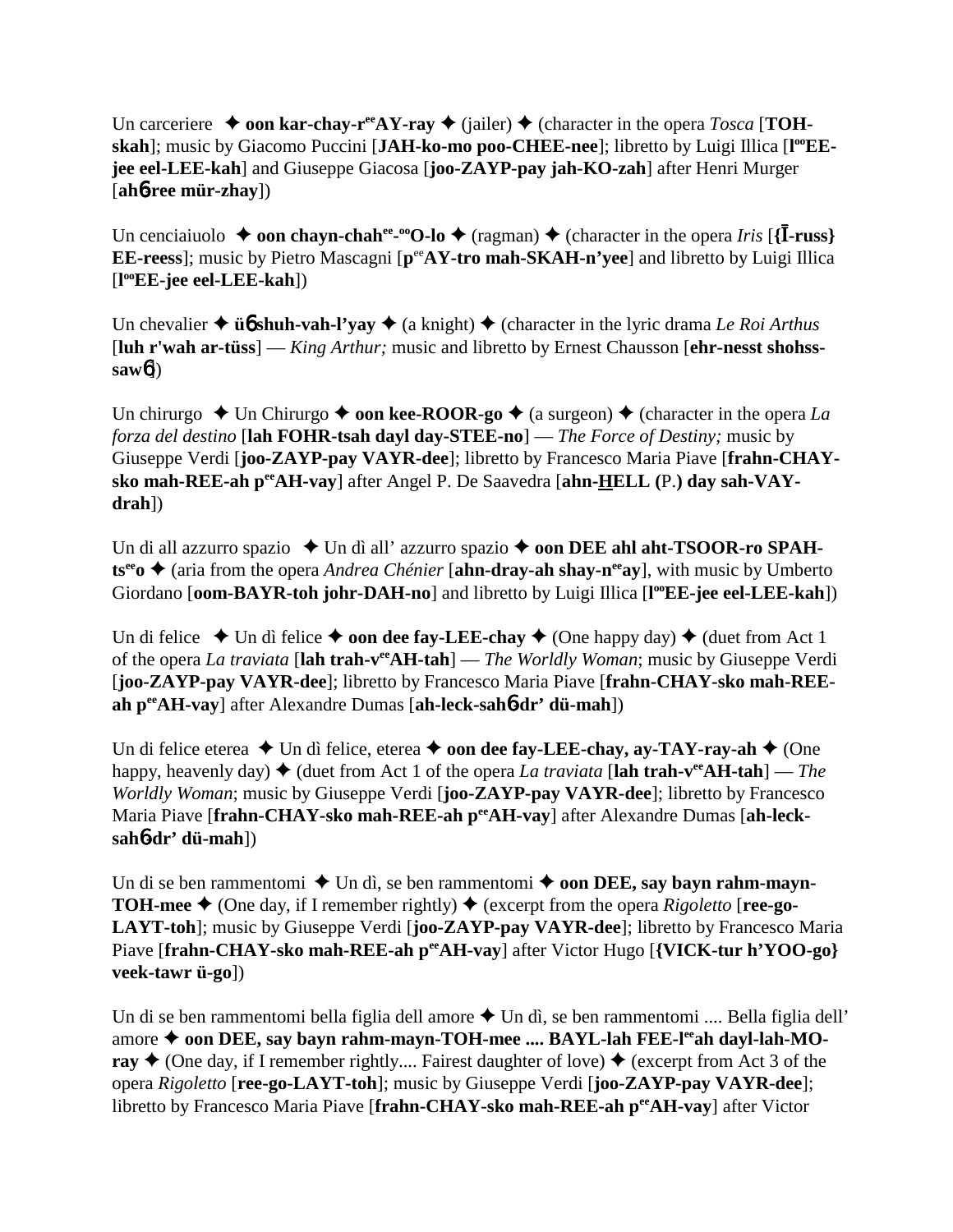Hugo [**{VICK-tur h'YOO-go} veek-tawr ü-go**])

Un ecuyer  $\triangle$  Un écuyer  $\triangle$  **ü<sub>0</sub>**-nay-kü-yay  $\triangle$  (a squire)  $\triangle$  (character in the lyric drama *Le Roi Arthus* [**luh r'wah ar-tüss**] — *King Arthur;* words and music by Ernest Chausson [**ehr-nesst shohss-saw**6])

Un esclave  $\triangle$  **üb-ness-klahv**  $\triangle$  (a slave)  $\triangle$  (character in the opera *La belle Hélène* [lah bell ay**lenn**] — *The Fair Helen*; music by Jacques Offenbach [**ZHACK AWF-funn-bahk**]; libretto by Henri Meilhac [**ah**6**-ree meh-yack**] and Ludovic Halévy [**lü-daw-veek ah-lay-vee**])

Un estudiante tunante  $\triangle$  **oon ayss-too-d<sup>ee</sup>AHN-tay too-NAHN-tay**  $\triangle$  (a poor student)  $\triangle$ (excerpt from *Coplas* [KAWP-lahss] by Mario Castelnuovo-Tedesco [{MEH-r<sup>ee</sup>o kass-t'l-n<sup>oo</sup>O $vo-tuh-DESS-ko\} MAH-r^{ee}o kah-stayl-n^{oo}O-vo-tay-DAY-sko])$ 

Un frate  $\triangle$  **oon FRAH-tay**  $\triangle$  (a friar)  $\triangle$  (character in the opera *Don Carlo* [**dohn KAR-lo**]; music by Giuseppe Verdi [**joo-ZAYP-pay VAYR-dee**]; libretto by François Méry [**frah**6**-swah may-ree**] and Camille Du Locle [**{kah-meel dü law-kl'} kah-meey' dü law-kl'**] after Friedrich von Schiller [**FREET-rihh fawn SHILL-lur**])

Un giorno di regno  $\rightarrow$  **oon JOR-no dee RAY-n'yo**  $\rightarrow$  (King for a Day)  $\rightarrow$  (an opera, with music by Giuseppe Verdi [**joo-ZAYP-pay VAYR-dee**] and libretto by Felice Romani [**fay-LEEchay ro-MAH-nee**])

Un jour **→ ü<sub>0</sub><sup>zhôôr</sup>** → (poem by Maurice Carême [**mo-reess kah-remm**] set to music by Jacques Chailley [**zhack shahee-yee**])

Un jour de la semaine  $\triangleq$  **üb zhôôr duh lah s'menn**  $\triangleq$  (excerpt from *Suite* [s<sup>ü</sup>eet] by Nicolas Vallet [**nee-kaw-lah vahl-leh**])

Un laboureur **→ ü<sub>0</sub> lah-bôô-rör** → (a laborer) → (character in the lyric drama *Le Roi Arthus* [**luh r'wah ar-tüss**] — *King Arthur;* words and music by Ernest Chausson [**ehr-nesst shohsssaw**6])

Un merciaiuolo  $\triangle$  **oon mayr-chah-<sup>ee</sup>ooO-lo**  $\triangle$  (haberdasher)  $\triangle$  (character in the opera *Iris* [{**Iruss} EE-reess**], with music by Pietro Mascagni [**peeAY-tro mah-SKAH-n'yee**] and libretto by Luigi Illica [**l ooEE-jee eel-LEE-kah**])

Un ministre  $\rightarrow$  *u***<sub>6</sub>** mee-neess-tr'  $\rightarrow$  (a minister)  $\rightarrow$  (character in the opera *Iphigénie en Tauride* [**ee-fee-zhay-nee ah**6 **toh-reed**]; music by Christoph Willibald von Gluck [**KRIH-stawf VILLlee-bahlt fawn GLÔÔK**]; libretto by Nicolas-François Guillard [**nee-ko-lah-frah**6**-swah gheeyar**], based on Euripides [**eeôô-RIH-puh-deez**])

Un moto di gioia  $\triangle$  **oon MO-toh dee JO<sup>EE</sup>ah**  $\triangle$  (excerpt from the opera *Le nozze di Figaro* [**lay NOHT-tsay dee FEE-gah-ro**] — *The Marriage of Figaro;* music by Wolfgang Amadeus Mozart [**VAWLF-gahng ah-mah-DAY-ôôss MO-tsart**]; libretto by Lorenzo da Ponte [**lo-**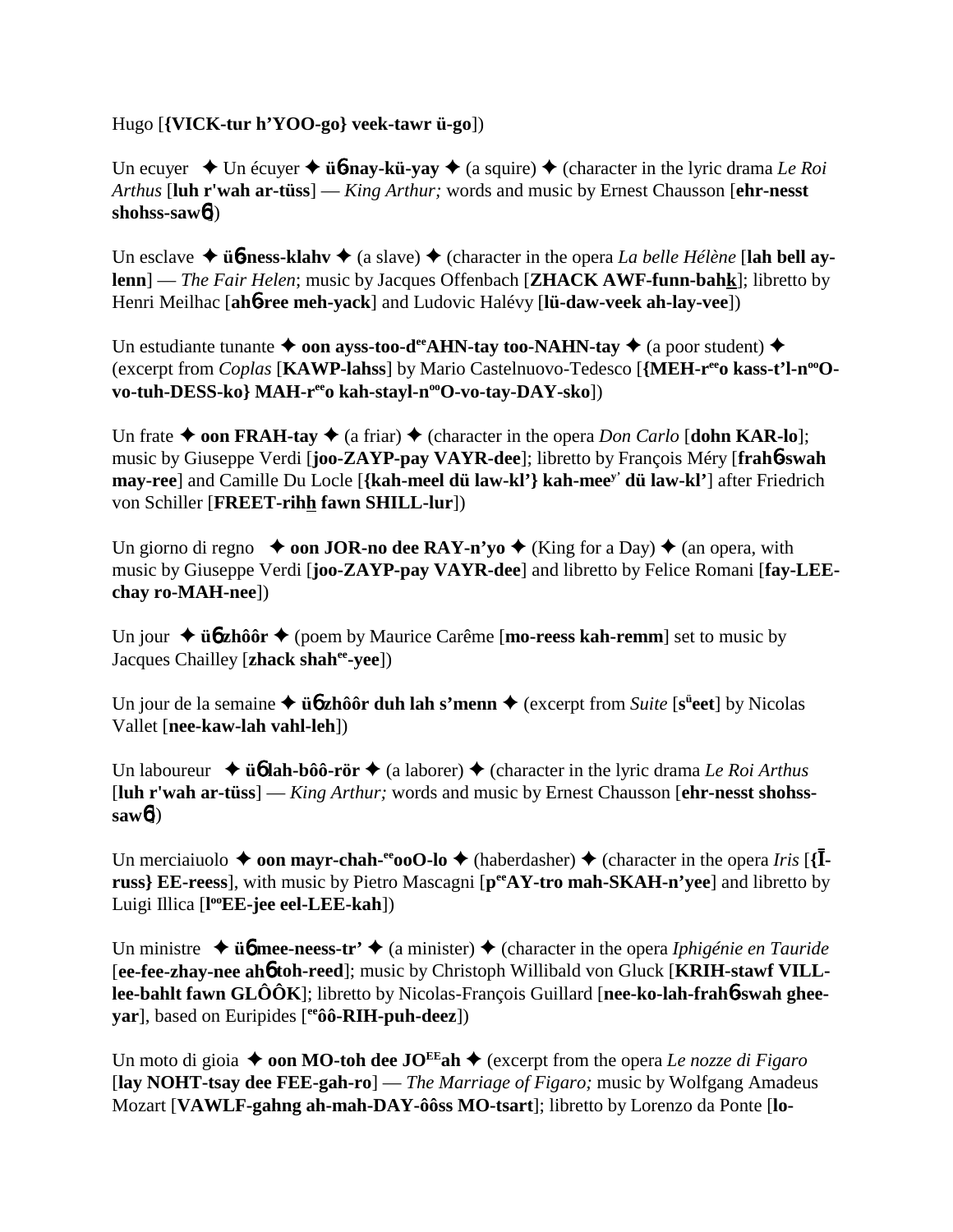**RAYN-tso dah POHN-tay**] after Pierre-Augustin Caron de Beaumarchais [p<sup>ee</sup>ehr-o-güss-teh**6**] **kah-raw**6 **duh bo-mar-sheh**])

Un notaio  $\rightarrow$  **oon no-TAH<sup>EE</sup><sub>0</sub>**  $\rightarrow$  (a notary)  $\rightarrow$  (character in the opera *Il barbiere di Siviglia* [**eel bar-beeAY-ray dee see-VEE-leeah**] — *The Barber of Seville* [**suh-VILL**]; music by Gioachino Rossini [j<sup>oh</sup>ah-KEE-no rohss-SEE-nee]; libretto by Cesare Sterbini [chay-ZAH-ray **stayr-BEE-nee**] after Pierre-Augustin Caron de Beaumarchais [**peeehr-o-güss-teh**6 **kah-raw**6 **duh bo-mar-sheh**] and Giuseppe Petrosellini [**joo-ZAYP-pay pay-tro-zayl-LEE-nee**])

Un paggio  $\triangle$  **oon PAHD-jo**  $\triangle$  (a page)  $\triangle$  (character in the opera *Rigoletto* [**ree-go-LAYTtoh**]; music by Giuseppe Verdi [**joo-ZAYP-pay VAYR-dee**]; libretto by Francesco Maria Piave [**frahn-CHAY-sko mah-REE-ah peeAH-vay**] after Victor Hugo [**{VICK-tur h'YOO-go} veek-tawr ü-go**])

Un pastore  $\triangle$  **oon pah-STOH-ray**  $\triangle$  (a shepherd)  $\triangle$  (character in the opera *Tosca* [**TOH**skah]; music by Giacomo Puccini [JAH-ko-mo poo-CHEE-nee]; libretto by Luigi Illica [l<sup>oo</sup>EE**jee eel-LEE-kah**] and Giuseppe Giacosa [**joo-ZAYP-pay jah-KO-zah**] after Henri Murger [**ah**6**-ree mür-zhay**])

Un patre  $\rightarrow$  Un pâtre  $\rightarrow$  **üb pah-tr'**  $\rightarrow$  (a shepherd)  $\rightarrow$  (character in the opera *L'enfant et les sortileges* [**lah**6**-fah**6 **ay leh sawr-tee-lehzh**] — *The Child and the Fantasies*; music by Maurice Ravel [**mo-reess rah-vell**] and libretto by Sidonie Gabrielle Gauthiers-Villars [**see-daw-nee gah**br<sup>ee</sup>ell go-t<sup>ee</sup>ay-veel-lar])

Un peccator pentito  $\triangle$  **oon payk-KAH-tor payn-TEE-toh**  $\triangle$  (A Repentant Sinner)  $\triangle$  (poem by Giovanni Lotti [jo-VAHN-nee LOHT-tee] set to music by Luigi Rossi [l<sup>oo</sup>EE-jee ROHSS**see**])

Un pecheur repenti  $\rightarrow$  **ü<sub>6</sub>** peh-shör ruh-pah**6**-tee  $\rightarrow$  (A Repentant Sinner)  $\rightarrow$  (poem by Giovanni Lotti [jo-VAHN-nee LOHT-tee] set to music by Luigi Rossi [l<sup>oo</sup>EE-jee ROHSS-see])

Un peu modere  $\triangle$  Un peu modéré  $\triangle$  **ü<sub>6</sub>** pö maw-day-ray  $\triangle$  (excerpt from *Études* [ay-tüd] by Heitor Villa-Lobos [**ay-TAWR VEEL-luh-LO-bôôsh**])

Un poco adagio **→ oon PO-ko ah-DAH-jo** 

Un poco allegro  $\rightarrow$  **oon PO-ko ahl-LAY-gro** 

Un poco meno allegro  $\rightarrow$  **oon PO-ko MAY-no ahl-LAY-gro** 

Un poco piu allegro **→** Un poco più allegro **→ oon PO-ko p<sup>ee</sup>OO ahl-LAY-gro** 

Un poco piu andante  $\triangle$  Un poco più andante  $\triangle$  **oon PO-ko p<sup>ee</sup>OO ahn-DAHN-tay** 

Un poco piu mosso  $\triangle$  Un poco più mosso  $\triangle$  **oon PO-ko p<sup>ee</sup>OO MOHSS-so**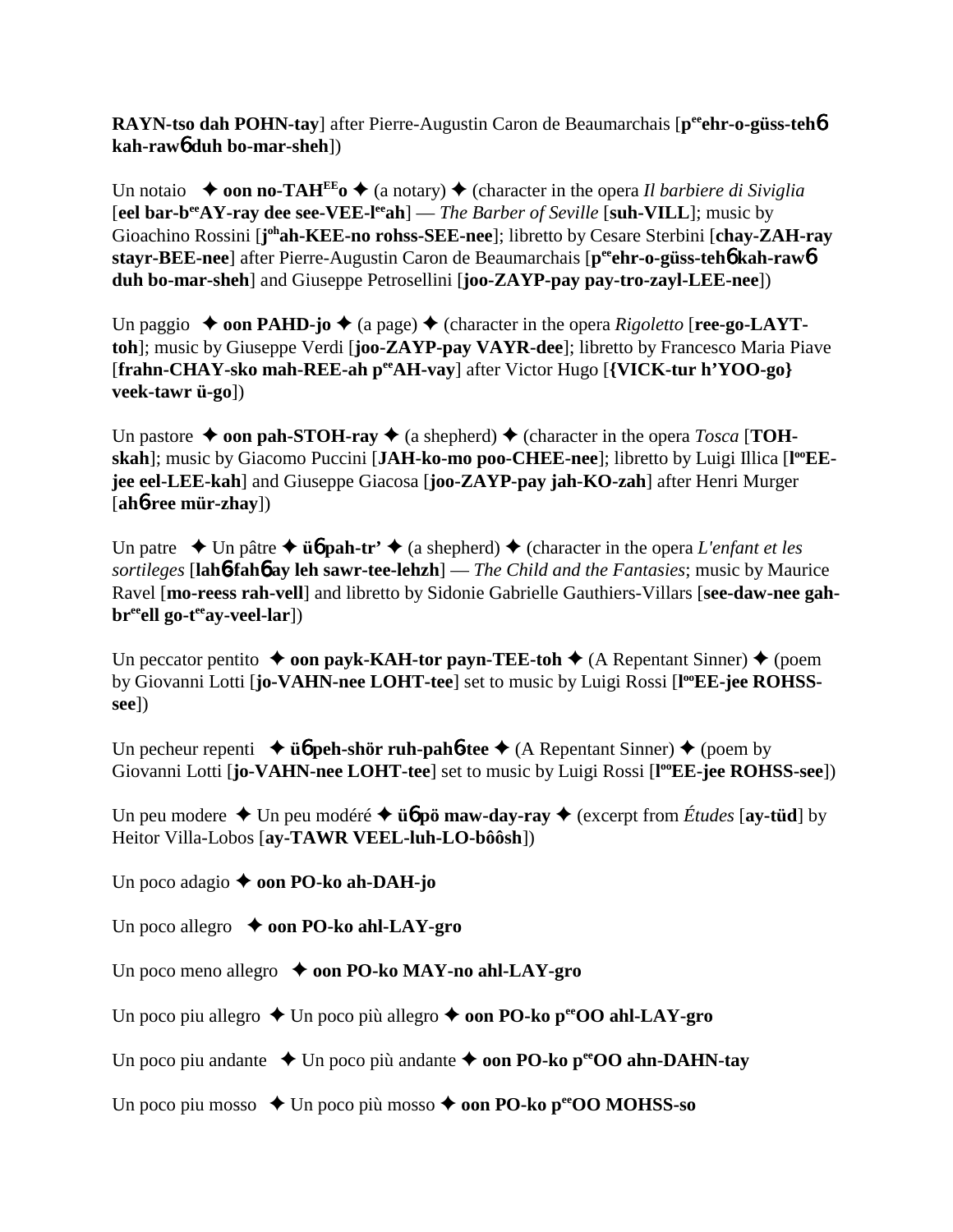Un poco piu moto  $\blacklozenge$  Un poco più moto  $\blacklozenge$  **oon PO-ko p<sup>ee</sup>OO MO-toh** 

Un poco piu vivace  $\triangle$  Un poco più vivace  $\triangle$  **oon PO-ko p<sup>ee</sup>OO vee-VAH-chay** 

Un rat le veau dor  $\triangle$  Un rat ... Le veau d'or  $\triangle$  **ü<sub>6</sub>** raht ... luh vo dawr  $\triangle$  (excerpt from the opera *Faust* [**FAHÔÔST**] (French version); music by Charles Gounod [**sharl gôô-no**]; libretto by Jules Barbier [**zhül bar-beeay**] and Michel Carré [**mee-shell kar-ray**] after Johann Wolfgang von Goethe [**YO-hahn VAWLF-gahng fawn GÖ-tuh**])

Un rosal hace una rosa  $\triangle$  **oon ro-SAHL AH-thay OO-nah RO-sah**  $\triangle$  (A rosebush has a rose) ◆ (excerpt from *Coplas* [KAWP-lahss] by Mario Castelnuovo-Tedesco [{MEH-r<sup>ee</sup>o kass-t'ln<sup>oo</sup>O-vo-tuh-DESS-ko} MAH-r<sup>ee</sup>o kah-stayl-n<sup>oo</sup>O-vo-tay-DAY-sko])

Un scherzo allantico **→** Un scherzo all'antico ◆ **oon SKAYR-tso ahl-LAHN-tee-ko** 

Un sospiro  $\triangle$  **oon so-SPEE-ro**  $\triangle$  (composition by Franz Liszt [**FRAHNZ LISST**])

Un ufficiale  $\triangle$  **oon oof-fee-CHAH-lay**  $\triangle$  (an officer)  $\triangle$  (character in the opera *Il barbiere di Siviglia* [**eel bar-b<sup>ee</sup>AY-ray dee see-VEE-l<sup>ee</sup>ah**] — *The Barber of Seville* [**suh-VILL**]; music by Gioachino Rossini [j<sup>oh</sup>ah-KEE-no rohss-SEE-nee]; libretto by Cesare Sterbini [chay-ZAH-ray **stayr-BEE-nee**] after Pierre-Augustin Caron de Beaumarchais [**peeehr-o-güss-teh**6 **kah-raw**6 **duh bo-mar-sheh**] and Giuseppe Petrosellini [**joo-ZAYP-pay pay-tro-zayl-LEE-nee**])

Un usciere  $\triangle$  **oo-noo-SHAY-ray**  $\triangle$  (an usher)  $\triangle$  (character in the opera *Rigoletto* [**ree-go-LAYT-toh**]; music by Giuseppe Verdi [**joo-ZAYP-pay VAYR-dee**]; libretto by Francesco Maria Piave [frahn-CHAY-sko mah-REE-ah p<sup>ee</sup>AH-vay] after Victor Hugo [{VICK-tur h'YOO-go} **veek-tawr ü-go**])

Una  $\triangle A$  la una  $\triangle A$  **ah lah OO-nah**  $\triangle A$  (a medieval love song of the Jews who were expelled from Spain in 1492 and who settled in Bulgaria)

Una chitarra nella notte **↑ oo-nah kee-TAR-rah NAYL-lah NOHT-tay ◆** (song by Bonagura [**bo-nah-GOO-rah**] and Ruccione [**roo-CHO-nay**])

Una furtiva lagrima  $\triangle$  **OO-nah foor-TEE-vah LAH-gree-mah**  $\triangle$  (a furtive tear)  $\triangle$  (aria from the opera *L'elisir d'amore* [**lay-lee-ZEER dah-MO-ray**] — *The Elixir of Love*; music by Gaetano Donizetti [gah<sup>ay</sup>-TAH-no doh-nee-TSAYT-tee]; libretto by Felice Romani [fay-LEE**chay ro-MAH-nee**] after Eugène Scribe [**ö-zhenn skreeb**])

Una hija tiene el rey  $\triangle$  **OO-nah EE-hah t<sup>ee</sup>AY-nay ell ray**  $\triangle$  (The King Has a Daughter)  $\triangle$ (traditional song of the Spanish Jews)

Una macchia  $\triangle$  **oo-nah MAHK-k<sup>ee</sup>ah**  $\triangle$  (aria from the opera *Macbeth* [**muck-BEHTH**]; music by Giuseppe Verdi [**joo-ZAYP-pay VAYR-dee**]; libretto by Francesco Maria Piave [**frahn-CHAY-sko mah-REE-ah peeAH-vay**] after William Shakespeare [**WILL-lihumm SHAYK-**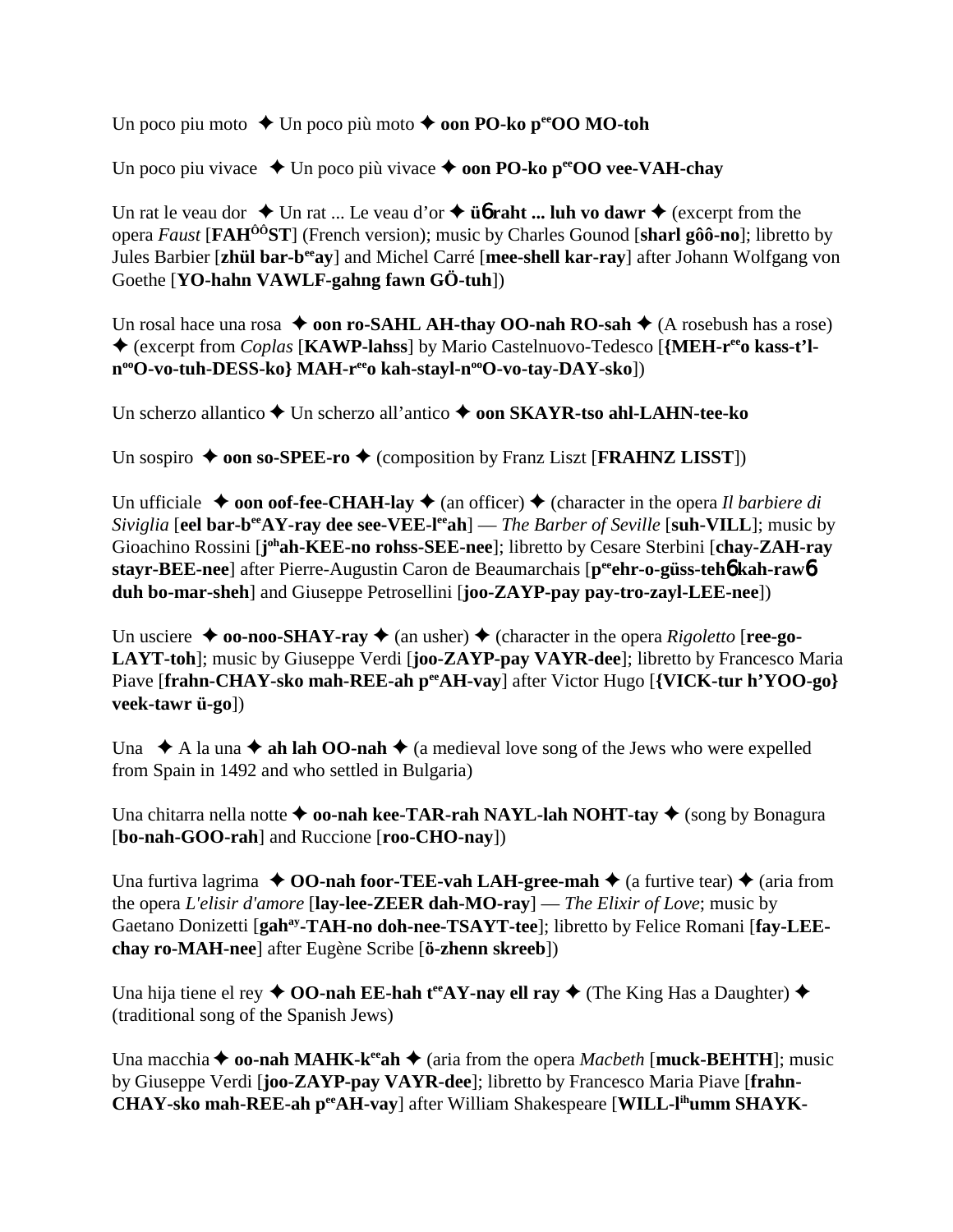spih<sup>uh</sup>r])

Una macchia e qui tuttora **→** Una macchia è qui tuttora! ◆ **oo-nah MAHK-k<sup>ee</sup>ah ay kee toot-TOH-rah ♦** (aria from the opera *Macbeth* [**muck-BEHTH**]; music by Giuseppe Verdi [**joo-ZAYP-pay VAYR-dee**]; libretto by Francesco Maria Piave [**frahn-CHAY-sko mah-REE-ah peeAH-vay**] after William Shakespeare [**WILL-lihumm SHAYK-spihuhr**])

Una matica de ruda  $\triangle$  **OO-nah mah-TEE-kah day ROO-thah**  $\triangle$  (traditional song of the Spanish Jews)

Una tarde de verano  $\triangle$  **OO-nah TAR-day day vay-RAH-no**  $\triangle$  (A Day of Summer)  $\triangle$  (a medieval song of the Jews who were expelled from Spain in 1492 and who settled in Morocco)

Una vergine un angel di dio ◆ Una vergine, un angel di Dio ◆ **OO-nah VAYR-jee-nay, oon AHN-jayl dee DEE-o**  $\blacklozenge$  (aria from the opera *La favorita* [**lah fah-vo-REE-tah**] — *The Favored One*; music by Gaetano Donizetti [gah<sup>ay</sup>-TAH-no doh-nee-TSAYT-tee]; libretto by Alphonse Royer [**ahl-faw**6**ss r'wah-yay**] and Gustave Vaëz [**güss-tahv vah-ezz**], with additions by Eugene Scribe [**ö-zhenn skreeb**])

Una voce dal cielo  $\triangle$  **oo-nah VO-chay dahl CHAY-lo**  $\triangle$  (a celestial voice)  $\triangle$  (character in the opera *Don Carlo* [**dohn KAR-lo**]; music by Giuseppe Verdi [**joo-ZAYP-pay VAYR-dee**]; libretto by François Méry [**frah**6**-swah may-ree**] and Camille Du Locle [**{kah-meel dü law-kl'} kah-meey' dü law-kl'**] after Friedrich von Schiller [**FREET-rihh fawn SHILL-lur**])

Una voce poco fa  $\bullet$  **oo-nah VO-chay PO-ko FAH**  $\bullet$  (A voice just now / a while back)  $\bullet$ (aria featuring Rosina [**ro-ZEE-nah**] in the opera *Il barbiere di Siviglia* [**eel bar-beeAY-ray dee see-VEE-leeah**] *— The Barber of Seville* [**suh-VILL**]; music by Gioachino Rossini [**j ohah-KEEno rohss-SEE-nee**]; libretto by Cesare Sterbini [**chay-ZAH-ray stayr-BEE-nee**] after Pierre-Augustin Caron de Beaumarchais [p<sup>ee</sup>ehr-o-güss-teh**6** kah-raw**6** duh bo-mar-sheh] and Giuseppe Petrosellini [**joo-ZAYP-pay pay-tro-zayl-LEE-nee**])

Una yo naci  $\triangle A$  la una yo nací  $\triangle A$  **ah lah OO-nah yo nah-THEE**  $\triangle A$  (At One I Was Born)  $\triangle A$ (traditional song of the Spanish Jews)

Unbewegte laue luft  $\blacklozenge$  Unbewegte laue Luft  $\blacklozenge$   $\hat{O}$ **ON-buh-veck-tuh LAH<sup>** $\hat{O}$ **<sup>0</sup>-uh L** $\hat{O}$ **OFT** $\blacklozenge$ </sup> (Motionless Warm Air) (poem by Georg Friedrich Daumer [**GAY-awrk FREET-rihh DAH<sup>ÔÔ</sup>-mur**] set to music by Johannes Brahms [**yo-HAHN-nuss {BRAHMZ} BRAH**<sup>AH</sup>MSS])

Und der hans schleicht umher **↓** Und der Hans schleicht umher **↓ ôônt dayr HAHNSS SHLHT** ôôm-HAYR  $\blacklozenge$  (song by F. v. Woyna [(F.) fawn VOY-nah])

Und drauf isolde  $\triangle$  Und drauf Isolde  $\triangle$  **ôônt drah<sup>ôô</sup>f ee-ZAWL-tuh**  $\triangle$  (aria from Act II of the opera *Tristan und Isolde* [**TRIH-stahn ôônt ee-ZAWL-tuh**], music and libretto by Richard Wagner [**RIH-hart VAHG-nur**])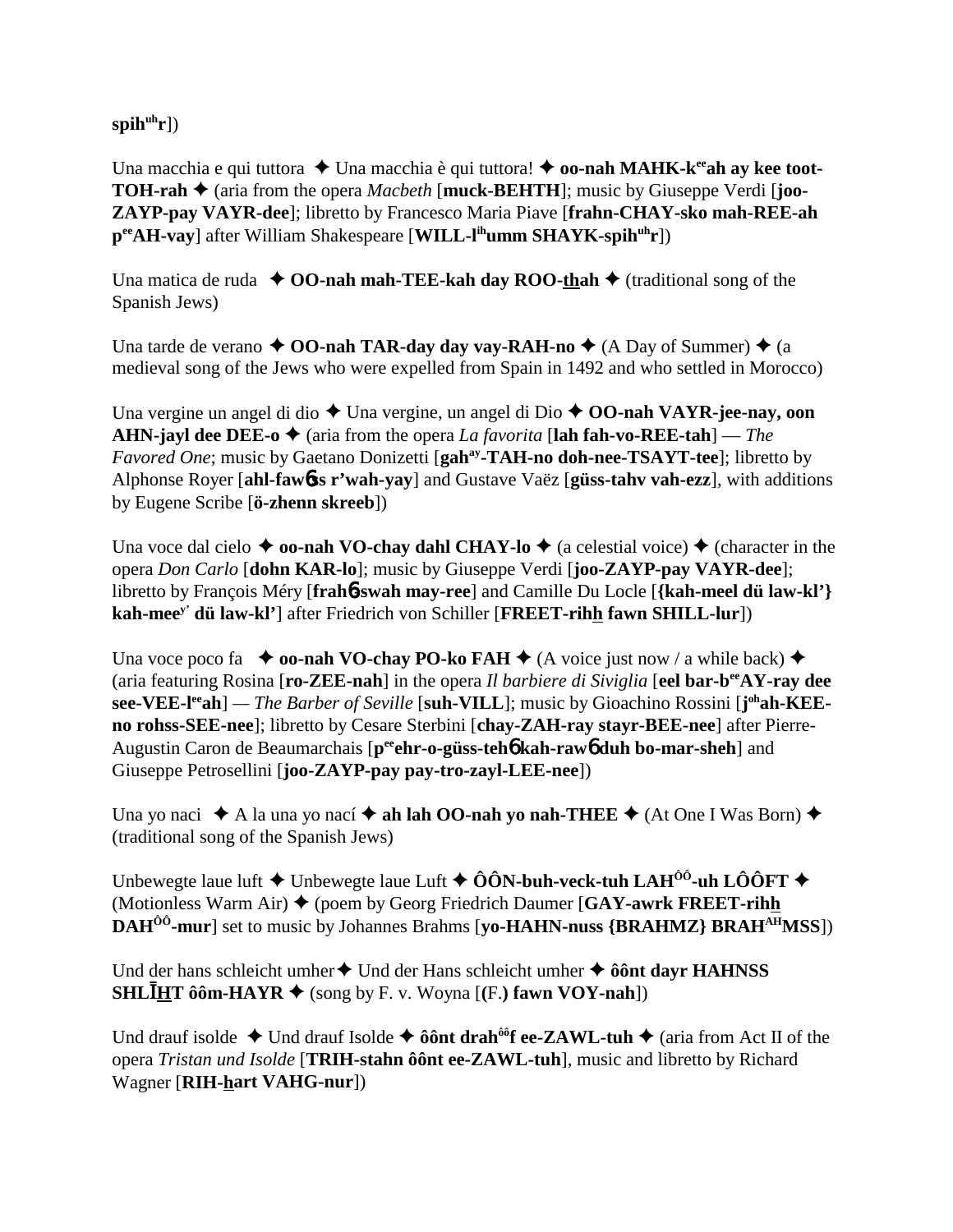Und gehst du uber den kirchhof ◆ Und gehst du über den Kirchhof ◆ ôônt GAYST doo Ü-bur **dayn KIHRH-hohf** (song from *Vier Lieder aus dem Jungbrunnen* [**FEER LEE-dur ahôôss daym YÔÔNG-brôôn-nunn**] — *Four songs from 'The Well of Youth'*)  $\blacklozenge$  (compositions by Johannes Brahms [**yo-HAHN-nuss {BRAHMZ} BRAHAHMSS**])

Und wusstens die blumen die kleinen◆ Und wüssten's die Blumen, die kleinen ◆ ôônt VÜSS**tunnss dee BLOO-munn, dee KL<b>I**-nunn  $\triangle$  (And if the Little Flowers Knew)  $\triangle$  (poem by Heinrich Heine [H**IN-rihh HI-nuh**] set to music by Robert Schumann [ROH<sup>OH</sup>-bert SHOO**mahn**])

Under Marie Under **mah-REE ÜN-dur**

Underjordiske klippekonsert **→** Den underjordiske klippekonsert **→ denn EWN-ur-yoor-disskuh KLEEP-puh koon-sa<sup>r</sup>t**  $\bigstar$  (The Subterranean Concert on the Cliff)

Underwood Giles Underwood **JLZ UNN-dur-wôôd**

Une apres midi  $\triangle$  Une après-midi  $\triangle$  **ü-nah-preh-mee-dee**  $\triangle$  (An Afternoon)  $\triangle$  (composition by Vangelis [**vah**6**-zhuh-lee**])

Une barque sur locean  $\triangle$  Une barque sur l'océan  $\triangle$  **ün bark sür law-say-ahó**  $\triangle$  (A Boat on the Ocean)  $\triangle$  (excerpt from *Miroirs* [**mee-r'war**] by Maurice Ravel [**mo-reess rah-vell**])

Une dame noble et sage  $\triangleleft$  **ün dahm naw-bl' ay sahzh**  $\triangleleft$  (excerpt from the opera *Les Huguenots* [**{(The) h'YOO-guh-nahtss} leh zü-guh-no**]; music by Giacomo Meyerbeer [**JAHko-mo M-ur-bayr**]; libretto by Eugène Scribe [**ö-zhenn skreeb**] and Émile Deschamps [**aymeel day-shah**6])

Une gente bergere  $\triangle$  Une gente bergère  $\triangle$  **ün zhahót behr-zhehr**  $\triangle$  (excerpt from *Chants d'Auvergne* [**shah**6 **doh-vehrny'**] — *Songs of the Auvergne* [**o-vehrny'**] — French folk songs collected by Joseph Canteloube **zho-zeff kah**6**-t'lôôb**])

Une grecque  $\triangle$  Une Grecque  $\triangle$  **ün greck**  $\triangle$  (A Greek)  $\triangle$  (character in the opera *Iphigénie en Tauride* [**ee-fee-zhay-nee ah**6 **toh-reed**]; music by Christoph Willibald von Gluck [**KRIH-stawf VILL-lee-bahlt fawn GLÔÔK**]; libretto by Nicolas-François Guillard [**nee-kaw-lah-frah**6 **swah ghee-yar**], based on Euripides [**eeôô-RIH-puh-deez**])

Une italienne  $\triangle$  Une Italienne  $\triangle$  **üb-nee-tah-l<sup>ee</sup>enn**  $\triangle$  (An Italian)  $\triangle$  (character in the opera *Médée* [**may-day**]; music by Marc Antoine Charpentier [**mark ah6-twahn shar-pah6-t<sup>ee</sup>ay**] and libretto by Pierre Corneille [pee**hr kawr-neh**<sup>y'</sup>])

Une jeune fillette **→ ün zhön fee-yett** ◆ (song by Jehan Chardevoine [**v**<sup>ch</sup>**ah6** shar-d'vwahn]) ◆ (song by Daniel Bachelar [dah-n<sup>ee</sup>ell bah-shuh-lar]) ♦ (song by Eustache du Caurroy [öss**tahsh dü kohr-r'wah**])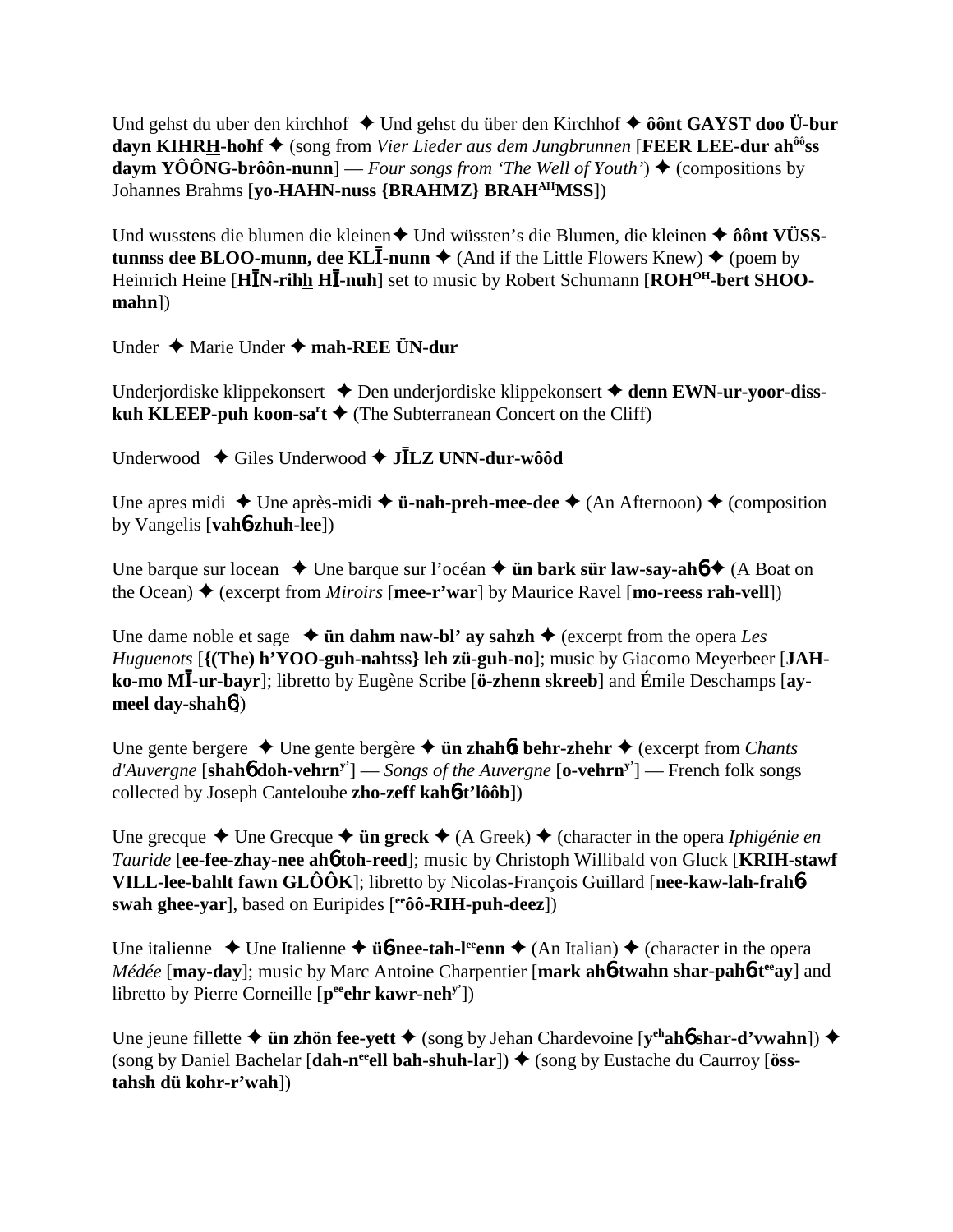Une mavoit promis  $\triangle$  Une m'avoit promis  $\triangle$  **ün mah-v'wah praw-mee**  $\triangle$  (song by Adrian Le Roy [**ah-dree-ah**6 **luh r'wah**]

Une nimphe jolie  $\triangleq$  **ün neemf zhaw-lee**  $\triangleq$  (song by Jehan Planson [**zhah6** plah**6**-soh**6**])

Une pastourelle  $\triangle$  **ün pahss-tôô-rell**  $\triangle$  (a shepherdess)  $\triangle$  (character in the opera *L'enfant et les sortileges* [**lah**6**-fah**6 **ay leh sawr-tee-lehzh**] — *The Child and the Fantasies*; music by Maurice Ravel [**mo-reess rah-vell**] and libretto by Sidonie Gabrielle Gauthiers-Villars [**see-daw-nee gahbr**<sup>ee</sup>ell go-t<sup>ee</sup>ay-veel-lar])

Une sainte en son aureole  $\triangle$  Une sainte en son auréole  $\triangle$  **ün sehôt ahô saw6-no-ray-awl**  $\triangle$  (A Saint in Her Aureole) ♦ (poem by Paul Verlaine [**pohl vehr-lenn**] set to music by Gabriel Fauré [**gah-breeell fo-ray**])

Ung Chinary Ung **CHIH-nuh-rih ÔÔNG**

Ung gay bergere  $\triangleleft$  Ung gay bergère  $\triangleleft$  **ün gay behr-zhehr**  $\triangleleft$  (The Happy Shepherd)  $\triangleq$  (song by Giovanni Bassano [**jo-VAHN-nee bahss-SAH-no**])

Ungar **↓ Jay Ungar ◆ JAY UNG-ur** 

Ungeduld ◆ ÔÔN-guh-dôôlt ◆ (Impatience) ◆ (poem by Wilhelm Müller [VILL-hellm MÜL**lur**] set to music by Franz Schubert [**FRAHNTSS SHOO-bert**] in the song cycle *Die schöne Müllerin* [**dee SHÖ-nuh MÜL-luh-rinn**] — *The Miller's Lovely Daugter*)

Ungenannten  $\triangle$  Der Ungenannten  $\triangle$  dayr ôôn-guh-NAHN-tunn  $\triangle$  song by Ignaz Lachner [**IGG-nahtss LAHK-nur**])

Unger Caroline Unger **kah-ro-LEE-nuh ÔÔNG-ur**

Unger Georg Unger **GAY-awrk ÔÔNG-ur**

Unger Gerhard Unger **GAYR-hart ÔÔNG-ur**

Unger Heinz Unger **HNTSS ÔÔNG-ur**

Unger ◆ Hermann Unger ◆ **HEHR-mahn ÔÔNG-ur** ◆ (known also as Gustav Hermann Unger [**GÔÔ-stahf HEHR-mahn ÔÔNG-ur**])

Unger Johann Karl Unger **yo-HAHN KARL ÔÔNG-ur**

Unger ◆ Max Unger ◆ MAHKSS ÔÔNG-ur ◆ (known also as Ernst Max Unger [**EHRNST**] **MAHKSS ÔÔNG-ur**])

Ungewisses licht  $\triangle$  Ungewisses Licht  $\triangle$  ôôn-guh-VISS-suss LIHHT  $\triangle$  (Uncertain Light)  $\triangle$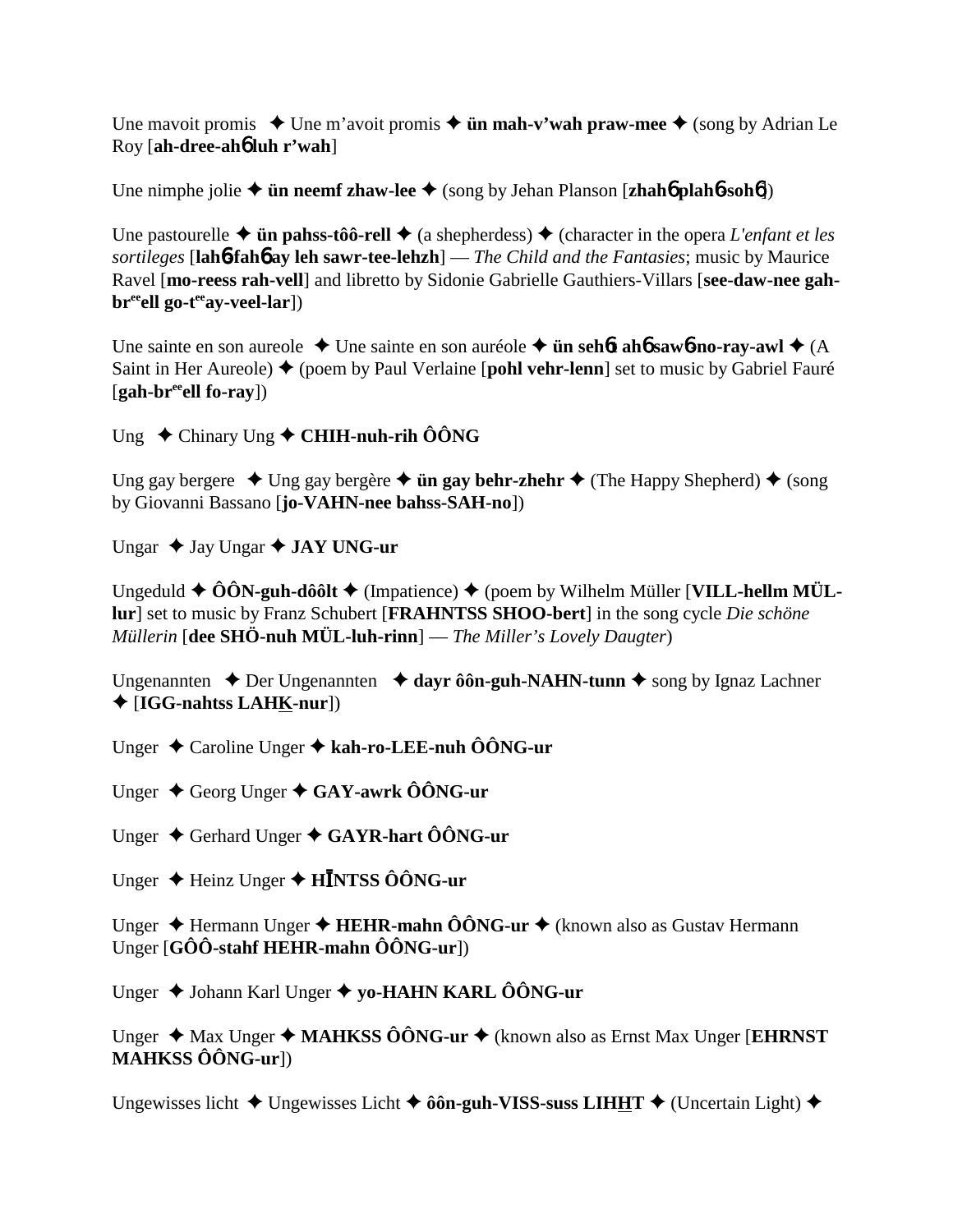(song from Vier doppelchörige Gesänge  $\triangle$  FEER DAWP-puhl-kö-rih-guh guh-ZEHNG-uh  $\blacklozenge$  (Four songs for double choir)  $\blacklozenge$  (compositions by Robert Schumann [ROH<sup>OH</sup>-bert SHOO- $$ 

Ungless  $\triangle$  Clive Ungless  $\triangle$  KLIV UNG-luss

Ungluckliche liebe als luise die briefe ihres ungetreuen liebhabers verbrannte  $\triangle$  Unglückliche Liebe: als Luise die Briefe ihres ungetreuen Liebhabers verbrannte ◆ ôôn-GLÜK-lih-huh LEEbuh: ahlss loo-EE-zuh dee BREE-fuh EE-russ ôôn-guh-TROY-unn LEEP-hah-burss fehr-**BRAHN-tuh**  $\blacklozenge$  (Unhappy love: Louisa burning her unfaithful lover's letters)  $\blacklozenge$  (poem by Gabriele von Baumberg [gah-pr<sup>ee</sup>AY-luh fawn  $BAH^{00}M$ -pehrk] set to music by Wolfgang Amadeus Mozart [VAWLF-gahng ah-mah-DAY-ôôss MO-tsart])

Uninsky  $\triangle$  Alexander Uninsky  $\triangle$  {a-ligg-ZANN-dur yoo-NINN-skee} uh-l<sup>y</sup>ick-SAHN-d'r ôô- $N<sup>Y</sup>INN-skee$ 

Uno ◆ OO-no ◆ (tango by Mariano Mores [mah-r<sup>ee</sup>AH-no MO-rayss] and E. S. Discépolo  $[(E. S.)$  deess-THAY-po-lo])

Uno jionto postouro  $\triangleq$  **ü-no zh<sup>ee</sup>aw6-toh pawss-tôô-ro**  $\triangleq$  (A Lovely Shepherdess)  $\triangleq$  (excerpt from *Chants d'Auvergne* [shah $\phi$  **doh-vehrn**<sup>y'</sup>] — *Songs of the Auvergne* [**o-vehrn**<sup>y'</sup>] — French folk songs collected by Joseph Canteloube zho-zeff kahot'lôôb])

Unter den grunen pfefferbaumen  $\triangle$  Unter den grünen Pfefferbäumen  $\triangle$  ÔÔN-tur davn GRÜ**nunn p'FEFF-fur-boy-munn**  $\blacklozenge$  (Beneath the Green Pepper Trees)  $\blacklozenge$  (song by Hanns Eisler  $[HAHNSS-**ISS-lur**])$ 

Unterm fenster  $\rightarrow$  Unter'm Fenster  $\rightarrow$  00N-turm FENN-stur  $\rightarrow$  (Under the Window)  $\rightarrow$ (poem by Robert Burns [RAH-burt BURNZ] set to music by Robert Schumann [ROH<sup>OH</sup>-bert] SHOO-mahn])

Untersteiner ◆ Alfredo Untersteiner ◆ ahl-FRAY-doh ÔÔN-tur-stī-nur

Unustatud rahvad ◆ Unustatud Rahvad ◆ 00-nooss-tah-toot RAHF-faht ◆ (Forgotten Peoples)  $\blacklozenge$  (A group of Balto-Finnic folk songs arranged by Veljo Tormis [VELL-yo TOHR $miss$ ])

Unzueta ◆ Jaime Eduardo Laredo y Unzueta ◆ HAH<sup>EE</sup>-may ay-th<sup>oo</sup>AR-doh lah-RAY-tho ee **oon-th<sup>oo</sup>AY-tah**  $\blacklozenge$  (known also as Jaime Laredo)

Uomini  $\triangle$  In uomini  $\triangle$  een <sup>oo</sup>o-MEE-nee  $\triangle$  (aria featuring Despina [day-SPEE-nah] in the opera Così fan tutte [ $ko$ - $ZEE$  fahn TOOT-tav] — All Women Do the Same; music by Wolfgang Amadeus Mozart [VAWLF-gahng ah-mah-DAY-ôôss MO-tsart] and libretto by Lorenzo da Ponte [lo-RAYN-tso dah POHN-tay])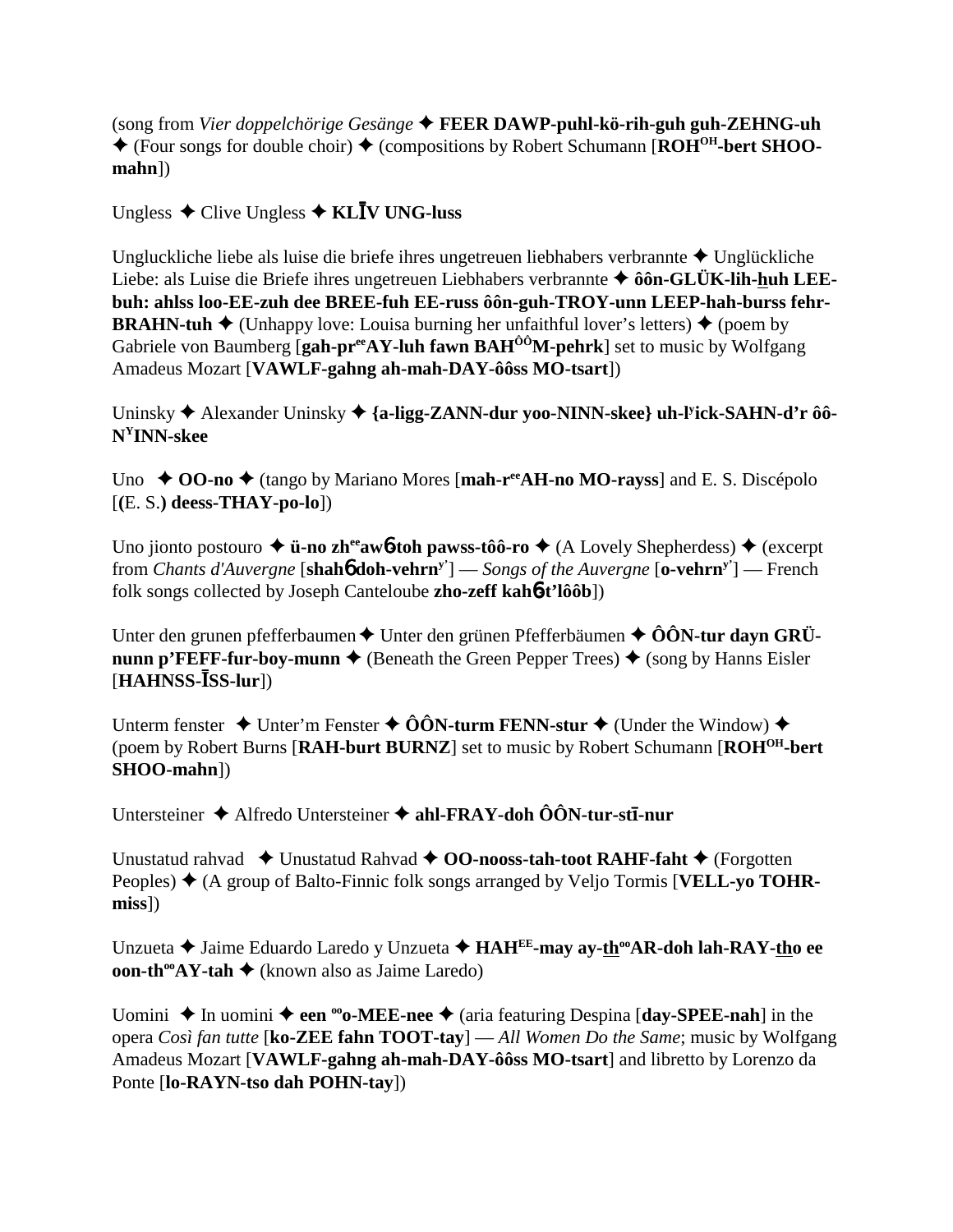Uomini  $\blacklozenge$  <sup>oo</sup>o-MEE-nee  $\blacklozenge$  (men)  $\blacklozenge$  (characters in the opera *La bohème* [lah baw-emm] — *Bohemian Life*; music by Giacomo Puccini [**JAH-ko-mo poo-CHEE-nee**]; libretto by Luigi Illica [**l ooEE-jee eel-LEE-kah**] and Giuseppe Giacosa [**joo-ZAYP-pay jah-KO-zah**] after Henri Murger [**ah**6**-ree mür-zhay**])

Up **→** O up! ◆ **o üp! ◆** (song by Joseph Canteloube [**zho-zeff kah6-t'lôôb**])

Uppman Theodor Uppman **TAY-o-dohohr ÔÔP-mahn**

Urbach Otto Urbach **AWT-toh ÔÔR-bahk**

Urban **←** Friedrich Julius Urban ← FREET-rihh YOO-l<sup>ih</sup>ôôss ÔÔR-bahn

Urban **→** Heinrich Urban → **HN**-rihh ÔÔR-bahn

Urbanek Mojmir Urbánek **MOY-mihr ÔÔR-bahah-neck**

Urbanek Pavel Urbanek **PAH-vell ÔÔR-bah-neck**

Urbanner Erich Urbanner **AY-rihh ÔÔR-bahn-nur**

Urbas ◆ Halina-Gorniewicz Urbas ◆ hah-LEE-nah-gawr-n<sup>ee</sup>AY-vihch ÔÔR-bahsh

Urbevetano ◆ Ugolino di Francesco Urbevetano ◆ **oo-go-LEE-no dee frahn-CHAY-sko oorbay-vay-TAH-no ♦** (known also as Ugolina da Orvieto [**oo-go-LEE-nah dah ohr-v<sup>ee</sup>AY-toh**])

Urbino ◆ Marco Antonio d'Urbino ◆ MAR-ko ahn-TAW-n<sup>ee</sup>o door-BEE-no ◆ (known also as Marco Antonio Cavazzoni [**kah-vaht-TSO-nee**] and Marco Antonio da Bologna [**dah bo-LO-n'yah**])

Urfey Thomas d'Urfey **TAH-muss DUR-fee**

Urhan Chrétien Urhan **kray-seeah**6**-nür-ah**6

Uria monzon Béatrice Uria Monzon **bay-ah-treess ü-reeah maw**6**-zaw**6

Uriarte **→** Eustaquio de Uriarte → ay<sup>oo</sup>ss-TAH-k<sup>ee</sup>o day oo-r<sup>ee</sup>AR-tay

Uribe holguin ◆ Guillermo Uribe Holguín ◆ ghee-l'YEHR-mo oo-REE-bay awl-GHEEN

Urich Jean Urich **zhah**6**-nü-rihsh**

Uriel  $\triangle$  **OO-ree-ell**  $\triangle$  (character in the oratorio *Die Schöpfung* [dee SHÖP-fôông]  $\triangle$  (The Creation) by Franz Joseph Haydn [**FRAHNTSS YOHOH-zeff H-d'n**])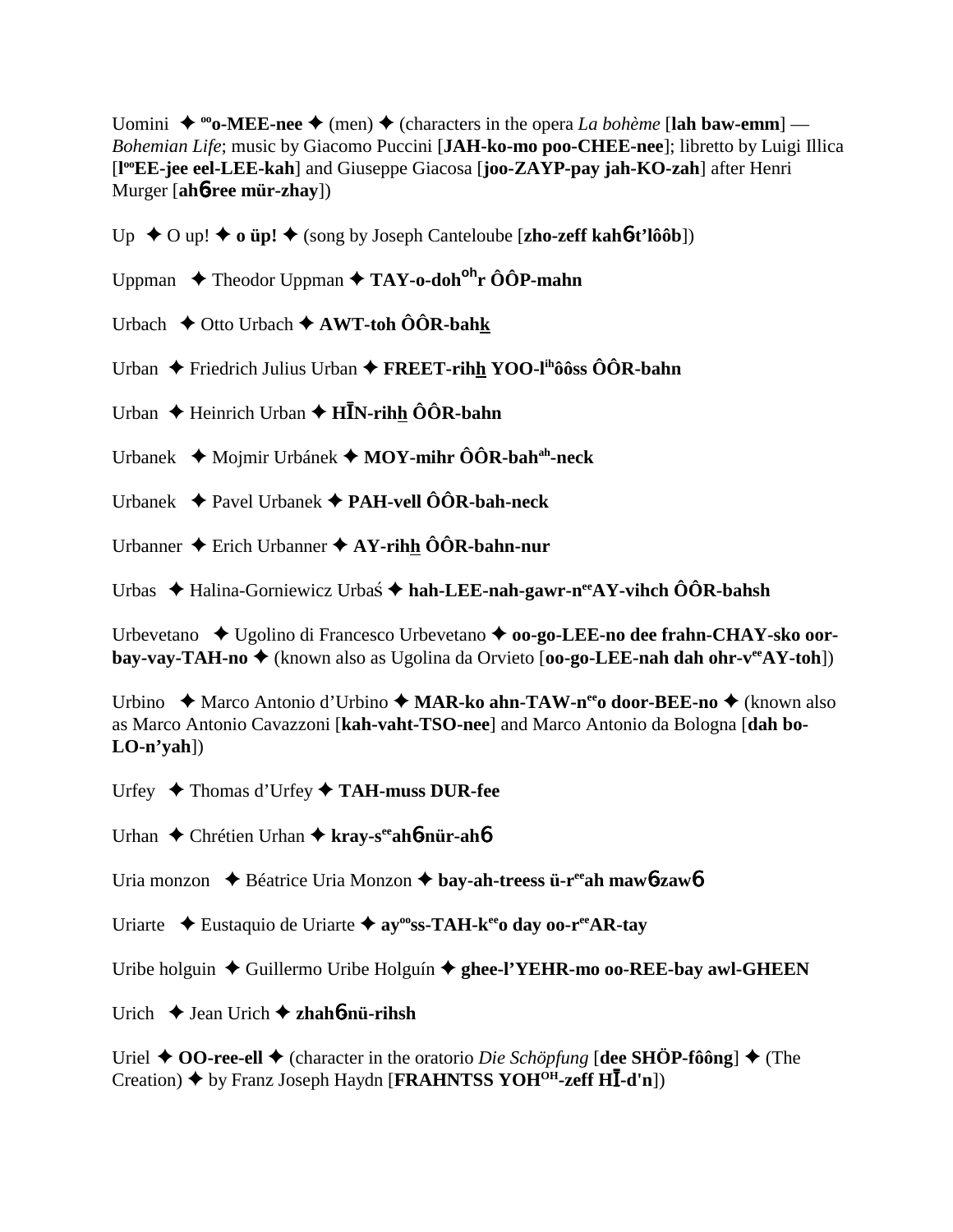Urio Francesco Antonio Urio **frahn-CHAY-sko ahn-TAW-neeo OO-reeo**

Urionabarrenechea **+** Valentí Zubiaurre y Urionabarrenechea [**vah-layn-TEE thoo-v<sup>ee</sup>AH<sup>OO</sup>Rray ee oo-r<sup>ee</sup>o-nah-var-ray-nay-CHAY-ah ♦** (known also as Valentí Zubiaurre)

Urlicht  $\triangle$  **OOR-lihht**  $\triangle$  (First Light)  $\triangle$  (poem from *Des Knaben Wunderhorn* [**dess k'NAHAH-bunn VÔÔN-tur-hawrn**] — *The Youth's Magic Horn* — set to music by Gustav Mahler [**GÔÔ-stahf MAH<sup>AH</sup>-lur**])

Urlus Jacques Urlus **ZHACK ÜR-lüss**  (known also as Jacobus Urlus [**yah-KO-büss ÜR-lüss**])

Urreda Johannes de Urreda **yo-HAHN-nuss deh ür-RAY-dah**

Urreda Johannes Urreda **yo-HAHN-nuss ür-RAY-dah**

Urreta Alicia Urreta **ah-LEE-seeah oor-RAY-tah**

Urrey Frederick Urrey **FREH-duh-rick YOOUHR-ree**

Urrutia blondel ◆ Jorge Urrutia-Blondel ◆ HAWR-hay oor-ROO-t<sup>ee</sup>ah-blawn-DELL

Urso Camilla Urso **{kah-MILL-lah UR-so} kah-mee-yah ür-so**

Urspruch Anton Urspruch **AHN-tohohn ÔÔR-shprôôh**

Ursprung ◆ Otto Ursprung **◆ AWT-toh ÔÔR-shprôông** 

Ursuleac ◆ Viorica Ursuleac ◆  $v^{ee}$ **aw-REE-kah oor-soo-l<sup>ee</sup>AHK** 

Usandizaga ◆ José María Usandizaga ◆ ho-SAY mah-REE-ah oo-sahn-dee-THAH-gah

Usciere  $\triangle$  Un usciere  $\triangle$  **oon oo-sh<sup>ee</sup>AY-ray**  $\triangle$  (an usher)  $\triangle$  (character in the opera *Rigoletto* [**ree-go-LAYT-toh**]; music by Giuseppe Verdi [**joo-ZAYP-pay VAYR-dee**]; libretto by Francesco Maria Piave [frahn-CHAY-sko mah-REE-ah perAH-vay] after Victor Hugo [**{VICK-tur h'YOO-go} veek-tawr ü-go**])

Usciere di corte  $\triangleq$  **oo-sh<sup>ee</sup>AY-ray dee KOHR-tay**  $\triangleq$  (usher)  $\triangleq$  (character in the opera *Rigoletto* [**ree-go-LAYT-toh**]; music by Giuseppe Verdi [**joo-ZAYP-pay VAYR-dee**]; libretto by Francesco Maria Piave [frahn-CHAY-sko mah-REE-ah per AH-vay] after Victor Hugo [**{VICK-tur h'YOO-go} veek-tawr ü-go**])

Usiglio Emilio Usiglio **ay-MEE-leeo oo-SEE-leeo**

Usmanbas ◆ Ilhan Usmanbaş ◆ eel-HAHN ôôss-MAHN-bahsh ◆ (the name has been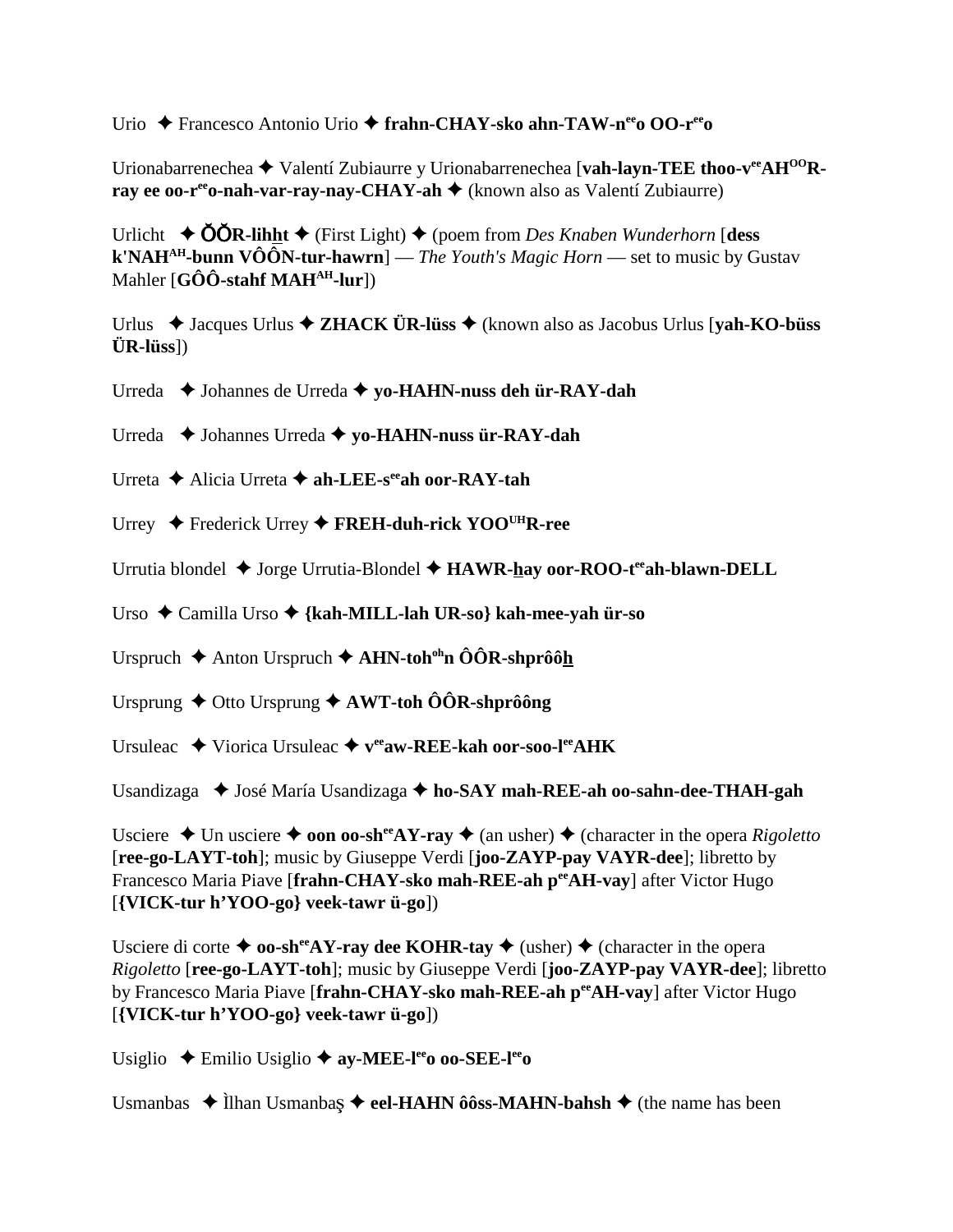transcribed also as Ilhan Usmanbaş)

Uspensky ◆ Victor Alexandrovich Uspensky ◆ VEEK-tur uh-l<sup>y</sup>ick-SAHN-druh-vihch ôô-**SPENN-skee**

Ussachevsky Vladimir Ussachevsky **{VLA-duh-mur ôôss-sah-CHEVV-skee} vlah-DYEEmihr ôôss-sah-CHEFF-skee**  $\blacklozenge$  (known also as Vladimir Alexis [ah-L<sup>Y</sup>ECK-siss] Ussachevsky)

Ustvolskaya Galina Ustvolskaya **gah-LYEE-nah ôôst-VAWL-skuh-yuh** (known also as Galina Ivanovna [**ee-VAH-nuff-nuh**] Ustvolskaya)

Ut bemol majeur  $\triangle$  ut bémol majeur  $\triangle$  **üt bay-mawl mah-zhör**  $\triangle$  (key of C flat major, French designation)

Ut bemol mineur  $\triangle$  ut bémol mineur  $\triangle$  **üt bay-mawl mee-nör**  $\triangle$  (key of *c* flat minor, French designation)

Ut bemolle maggiore  $\triangle$  ut bemolle maggiore  $\triangle$  OOT bay-MOHL-lay mahd-JO-ray  $\triangle$  (key of C flat major, Italian designation)

Ut bemolle minore  $\triangle$  ut bemolle minore  $\triangle$  OOT bay-MOHL-lay mee-NO-ray  $\triangle$  (key of *c* flat minor, Italian designation)

Ut diese majeur  $\triangle$  ut dièse majeur  $\triangle$  **üt d<sup>ee</sup>ezz mah-zhör**  $\triangle$  (key of C sharp major, French designation)

Ut diese mineur  $\triangle$  ut dièse mineur  $\triangle$  **üt d<sup>ee</sup>ezz mee-nör**  $\triangle$  (key of *c* sharp minor, French designation)

Ut diesis maggiore  $\triangle$  ut diesis maggiore  $\triangle$  OOT d<sup>ee</sup>AY-zeess mahd-JO-ray  $\triangle$  (key of C sharp major, Italian designation)

Ut diesis minore  $\triangle$  ut diesis minore  $\triangle$  OOT d<sup>ee</sup>AY-zeess mee-NO-ray  $\triangle$  (key of *c* sharp minor, Italian designation)

Ut maggiore  $\triangle$  ut maggiore  $\triangle$  OOT mahd-JO-ray  $\triangle$  (key of C major, Italian designation)

Ut majeur  $\rightarrow$  ut majeur  $\rightarrow$  **üt mah-zhör**  $\rightarrow$  (key of C major, French designation)

Ut mineur  $\triangle$  ut mineur  $\triangle$  **üt mee-nör**  $\triangle$  (key of *c* minor, French designation)

Ut minore  $\triangle$  ut minore  $\triangle$  OOT mee-NO-ray  $\triangle$  (key of *c* minor, Italian designation)

Ut queant laxis ◆ ôôt k<sup>oo</sup>EH-unnt LAHK-siss ◆ (hymn by Claudio Monteverdi [KLAH<sup>ôô</sup>**deeo mohn-tay-VAYR-dee**])